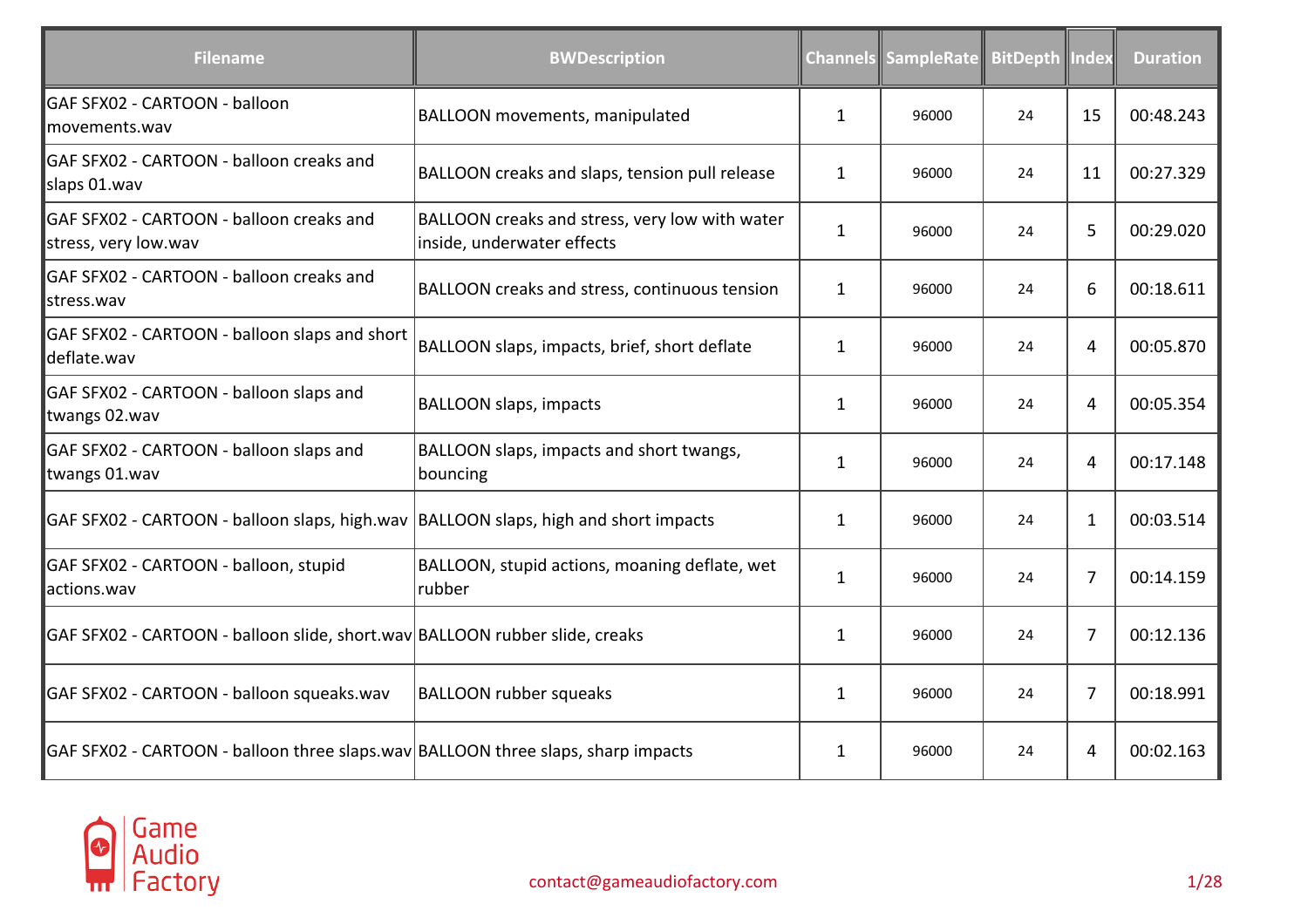| GAF SFX02 - CARTOON - balloon, low impacts<br>with water.wav        | BALLOON, low impacts with water movment,<br>boom          | $\mathbf{1}$ | 96000 | 24 | 6  | 00:11.008 |
|---------------------------------------------------------------------|-----------------------------------------------------------|--------------|-------|----|----|-----------|
| GAF SFX02 - CARTOON - balloon, low<br>impacts.wav                   | BALLOON, low impacts, muffled boom                        | $\mathbf{1}$ | 96000 | 24 | 3  | 00:11.416 |
| GAF SFX02 - CARTOON - balloon air deflate<br>whistling.wav          | <b>BALLOON air deflate whistling</b>                      | 1            | 96000 | 24 | 5  | 00:54.340 |
| GAF SFX02 - CARTOON - balloon air deflate.wav                       | BALLOON air deflate, short and long                       | $\mathbf{1}$ | 96000 | 24 | 1  | 00:23.603 |
| GAF SFX02 - CARTOON - balloon creaks and<br>slaps 02.wav            | BALLOON creaks and slap, short tension, release<br>impact | $\mathbf{1}$ | 96000 | 24 | 9  | 00:21.480 |
| GAF SFX02 - CARTOON - balloon creaks,<br>long.wav                   | BALLOON creaks, long and low                              | $\mathbf{1}$ | 96000 | 24 | 5  | 00:26.494 |
| GAF SFX02 - CARTOON - balloon, impacts with<br>water.wav            | BALLOON, sharp impacts with sparkling water               | $\mathbf{1}$ | 96000 | 24 | 5  | 00:16.441 |
| GAF SFX02 - CARTOON - balloon air inflate.wav                       | BALLOON air inflate, hot air                              | $\mathbf{1}$ | 96000 | 24 | 5  | 00:33.641 |
| GAF SFX02 - CARTOON - balloon creaks slow<br>and rough.wav          | BALLOON creaks, slow and rough                            | $\mathbf{1}$ | 96000 | 24 | 4  | 00:18.165 |
| GAF SFX02 - CARTOON - balloon creaks,<br>short.wav                  | <b>BALLOON short rubber creaks</b>                        | $\mathbf{1}$ | 96000 | 24 | 10 | 00:15.174 |
| GAF SFX02 - CARTOON - Turkey chimes<br>high.wav                     | Turkey chimes high range                                  | $\mathbf{1}$ | 96000 | 24 | 2  | 01:30.014 |
| GAF SFX02 - CARTOON - Santa bell, high notes,<br>fast ring.wav      | Santa bell, high note, fast ring, CHIMES                  | $\mathbf{1}$ | 96000 | 24 | 1  | 00:09.590 |
| GAF SFX02 - CARTOON - Santa bell, middle tone,<br>short ring 02.wav | Santa bell, middle tone, short ring, little CHIMES        | $\mathbf{1}$ | 96000 | 24 | 5  | 00:18.839 |

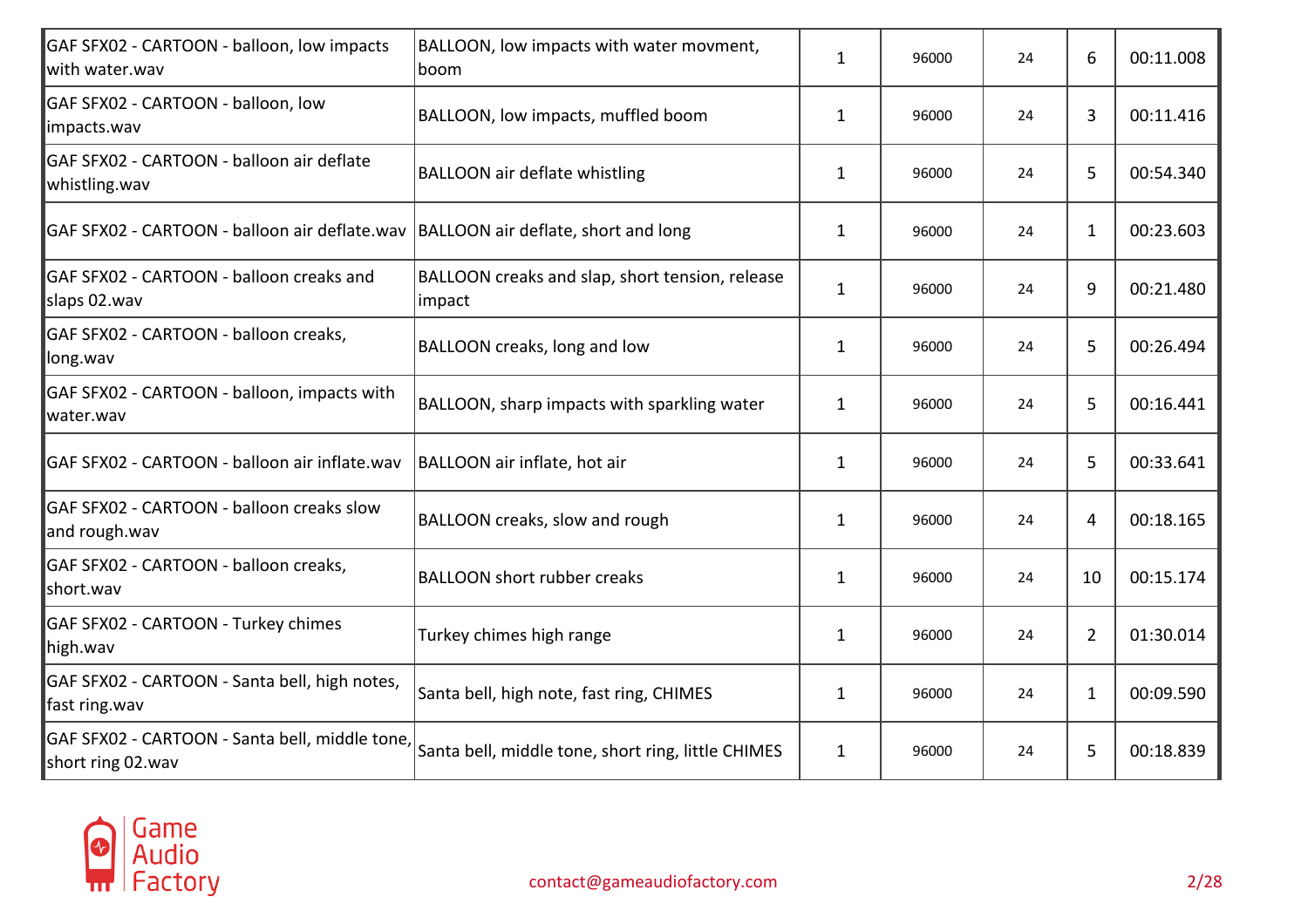| GAF SFX02 - CARTOON - Turkey Chimes stereo,<br>full range, ambience.wav         | Turkey Chimes stereo, full range, ambience                              | $\overline{2}$ | 96000 | 24 | 4            | 01:05.815 |
|---------------------------------------------------------------------------------|-------------------------------------------------------------------------|----------------|-------|----|--------------|-----------|
| GAF SFX02 - CARTOON - Turkey Chimes stereo,<br>high and long period 01.wav      | Turkey Chimes stereo, high and long period                              | $\overline{2}$ | 96000 | 24 | 3            | 00:22.513 |
| GAF SFX02 - CARTOON - Turkey Chimes stereo,<br>high range, ambience.wav         | Turkey Chimes stereo, high range, ambience                              | $\overline{2}$ | 96000 | 24 | 11           | 00:34.177 |
| GAF SFX02 - CARTOON - bass gong.wav                                             | bass GONG, single note                                                  | $\mathbf{1}$   | 96000 | 24 | 2            | 00:41.763 |
| GAF SFX02 - CARTOON - chimes little bells ring,<br>magic effects.wav            | CHIMES little bells ring magic effects ascending<br>descending warbling | $\mathbf{1}$   | 96000 | 24 | $\mathbf{1}$ | 00:17.258 |
| GAF SFX02 - CARTOON - chimes little bells<br>ring.wav                           | <b>CHIMES little bells ring</b>                                         | $\mathbf{1}$   | 96000 | 24 | 8            | 00:25.786 |
| GAF SFX02 - CARTOON - chimes little bells<br>shake.wav                          | CHIMES little bells shake, continuous                                   | 1              | 96000 | 24 | 5            | 00:16.657 |
| GAF SFX02 - CARTOON - Turkey Chimes stereo,<br>middle high and short period.wav | Turkey Chimes stereo, middle high and short<br>period                   | $\overline{2}$ | 96000 | 24 | 6            | 00:20.439 |
| GAF SFX02 - CARTOON - chimes whoosh, magic<br>and dusty.wav                     | CHIMES whoosh, pass by, magic and dusty                                 | $\overline{2}$ | 96000 | 24 | 6            | 00:33.221 |
| GAF SFX02 - CARTOON - crystal chimes.wav                                        | crystal CHIMES, sparkling                                               | $\overline{2}$ | 96000 | 24 | 24           | 00:19.706 |
| GAF SFX02 - CARTOON - high bell bowl.wav                                        | high bell bowl, single tone                                             | $\mathbf{1}$   | 96000 | 24 | 5            | 00:37.295 |
| GAF SFX02 - CARTOON - magic chimes.wav                                          | magic stereo CHIMES                                                     | $\overline{2}$ | 96000 | 24 | 4            | 00:35.216 |
| GAF SFX02 - CARTOON - medium gong, smooth<br>impacts.wav                        | medium GONG rings, smooth impacts                                       | 1              | 96000 | 24 | 6            | 00:58.112 |

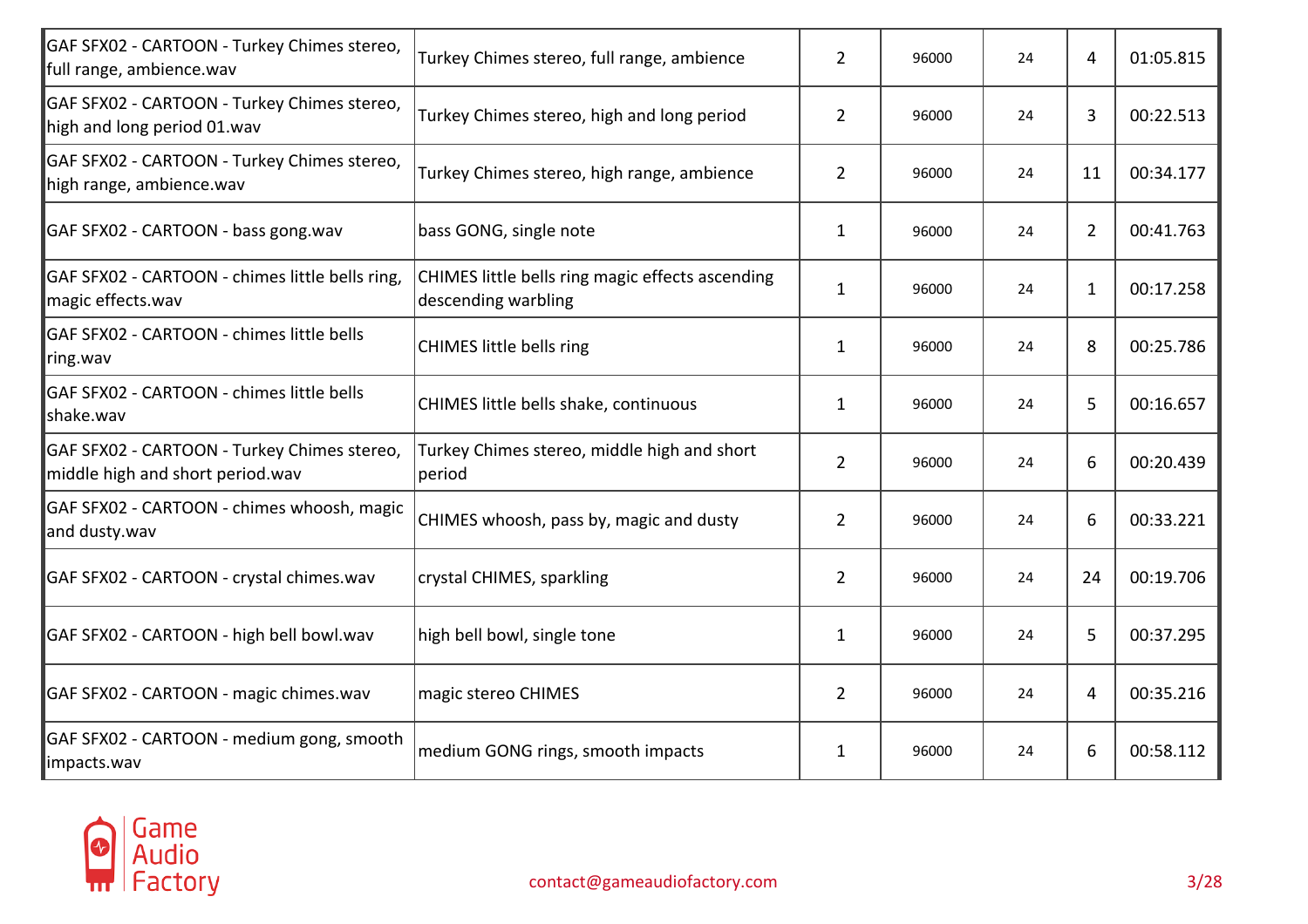| GAF SFX02 - CARTOON - medium gong, strong<br>impacts.wav                             | medium GONG rings, strong impacts, modulated<br>releases, wah wah  | $\mathbf{1}$   | 96000 | 24 | 3            | 00:30.213 |
|--------------------------------------------------------------------------------------|--------------------------------------------------------------------|----------------|-------|----|--------------|-----------|
| GAF SFX02 - CARTOON - rocking toy chimes<br>$ 01$ .wav                               | rocking TOY CHIMES, cool rhythm                                    | $\mathbf{1}$   | 96000 | 24 | 1            | 00:32.074 |
| GAF SFX02 - CARTOON - rocking toy chimes<br>02.wav                                   | rocking TOY CHIMES, rapid rhythm                                   | $\overline{2}$ | 96000 | 24 | $\mathbf{1}$ | 00:09.653 |
| GAF SFX02 - CARTOON - shaking toy chimes<br>$ 01$ .wav                               | shaking toy chimes continuously, several bells                     | $\mathbf{1}$   | 96000 | 24 | 1            | 01:04.748 |
| GAF SFX02 - CARTOON - shaking toy chimes<br>02.wav                                   | shaking toy chimes, several bells                                  | $\overline{2}$ | 96000 | 24 | 6            | 00:24.354 |
| GAF SFX02 - CARTOON - swinging toy<br>chimes.wav                                     | swinging TOY CHIMES, slow and accelerate                           | $\mathbf{1}$   | 96000 | 24 | $\mathbf{1}$ | 00:20.388 |
| GAF SFX02 - CARTOON - tubular chimes.wav                                             | tubular medium CHIMES                                              | $\overline{2}$ | 96000 | 24 | 10           | 00:25.437 |
| GAF SFX02 - CARTOON - Santa bell, different<br>notes, continuous shaking.wav         | Santa bell, different notes, continuous shaking<br><b>CHIMES</b>   | $\mathbf{1}$   | 96000 | 24 | 13           | 00:27.001 |
| GAF SFX02 - CARTOON - Santa bell, different<br>notes, short shaking.wav              | Santa bell, different notes, short shaking CHIMES                  | $\mathbf{1}$   | 96000 | 24 | 11           | 00:16.051 |
| GAF SFX02 - CARTOON - Santa bell, middle tone,<br>short ring 01.wav                  | Santa bell, middle tone, short ring, CHIMES                        | $\mathbf{1}$   | 96000 | 24 | 5            | 00:22.125 |
| GAF SFX02 - CARTOON - Turkey Chimes mono<br>full range ambience 02.wav               | Turkey Chimes mono full range ambience                             | $\mathbf{1}$   | 96000 | 24 | 2            | 01:04.384 |
| GAF SFX02 - CARTOON - Turkey Chimes stereo,<br>middle high and long period.wav       | Turkey Chimes stereo, middle high and long<br>period               | $\overline{2}$ | 96000 | 24 | $\mathbf{1}$ | 00:40.730 |
| GAF SFX02 - CARTOON - Santa bell, different<br>notes, various rhythms of shaking.wav | Santa bell, different notes, various rhythms of<br>shaking, CHIMES | $\mathbf{1}$   | 96000 | 24 | 4            | 00:27.123 |

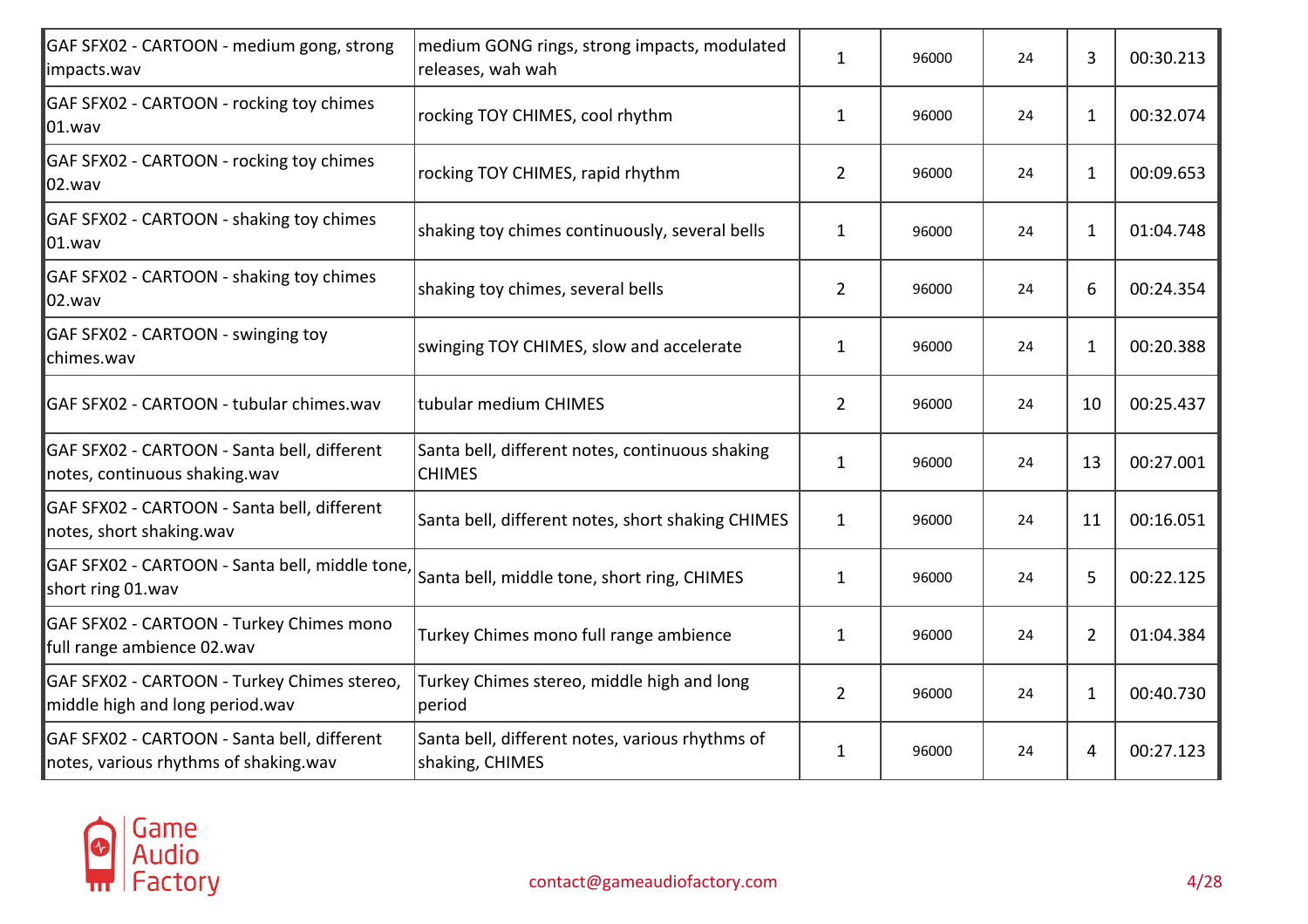| Turkey Chimes mono full range ambience                          | $\mathbf{1}$                                                                                                                                                                                                                                              | 96000 | 24 | 3            | 01:04.663 |
|-----------------------------------------------------------------|-----------------------------------------------------------------------------------------------------------------------------------------------------------------------------------------------------------------------------------------------------------|-------|----|--------------|-----------|
| Turkey Chimes stereo, high and long period                      | $\overline{2}$                                                                                                                                                                                                                                            | 96000 | 24 | 4            | 01:13.269 |
| Turkey Chimes stereo, medium and long period                    | 2                                                                                                                                                                                                                                                         | 96000 | 24 | 6            | 00:28.301 |
| farts, short airy and dry, whistling                            | $\mathbf{1}$                                                                                                                                                                                                                                              | 96000 | 24 | $\mathbf{1}$ | 00:38.996 |
| farts, short, thick and wet, squish                             | 1                                                                                                                                                                                                                                                         | 96000 | 24 | 15           | 00:19.432 |
|                                                                 | $\mathbf{1}$                                                                                                                                                                                                                                              | 96000 | 24 | 4            | 00:20.215 |
| various farts, brief and wet                                    | $\mathbf{1}$                                                                                                                                                                                                                                              | 96000 | 24 | 3            | 00:09.803 |
| various farts, multiple, pumping                                | $\mathbf{1}$                                                                                                                                                                                                                                              | 96000 | 24 | 3            | 00:19.107 |
|                                                                 | $\mathbf{1}$                                                                                                                                                                                                                                              | 96000 | 24 | 4            | 00:27.214 |
|                                                                 | $\mathbf{1}$                                                                                                                                                                                                                                              | 96000 | 24 | 5            | 00:19.545 |
| metal rattles medium impacts with shaking,<br>trembling release | $\mathbf{1}$                                                                                                                                                                                                                                              | 96000 | 24 | 6            | 00:24.557 |
| little boings, thumb piano, various notes                       | $\mathbf{1}$                                                                                                                                                                                                                                              | 96000 | 24 | 3            | 00:10.479 |
| metal cartoon impact modulated, wah wah<br>cymbal               | $\mathbf{1}$                                                                                                                                                                                                                                              | 96000 | 24 | 14           | 00:32.502 |
|                                                                 | GAF SFX02 - CARTOON - cheek or jowl flaps.wav human jowl flaps quickly<br>GAF SFX02 - CARTOON - farts, long and dry.wav various farts, long and dry, balloon deflates<br>GAF SFX02 - CARTOON - farts, long and wet.wav various farts, long, thick and wet |       |    |              |           |

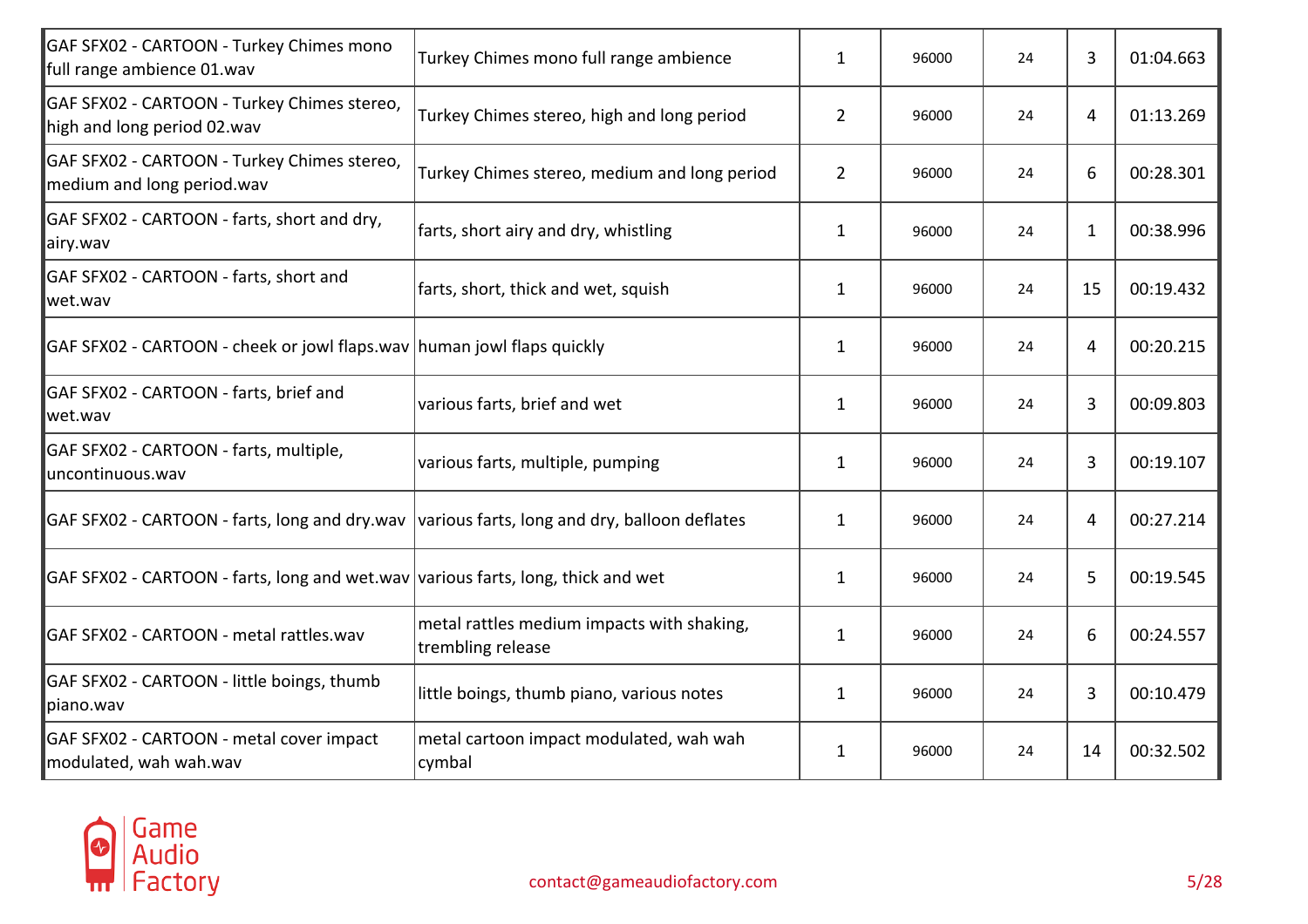| GAF SFX02 - CARTOON - metal cover scrubbed,<br>rubbed 03.wav           | metal cover scrubbed, rubbed, spin, rotate                           | $\mathbf{1}$ | 96000 | 24 | 6  | 00:25.465 |
|------------------------------------------------------------------------|----------------------------------------------------------------------|--------------|-------|----|----|-----------|
| GAF SFX02 - CARTOON - metal cover scrubbed,<br>rubbed 02.wav           | metal cover scrubbed, rubbed, spin, rotate                           | $\mathbf{1}$ | 96000 | 24 | 1  | 00:26.669 |
| GAF SFX02 - CARTOON - metal cover scrubbed,<br>rubbed 01.wav           | metal cover scrubbed, rubbed, spin, rotate                           | 1            | 96000 | 24 | 6  | 00:44.855 |
| GAF SFX02 - CARTOON - metal cover shake.wav                            | metal cover, rattle shake                                            | 1            | 96000 | 24 | 5  | 00:26.990 |
| GAF SFX02 - CARTOON - metal long twangs or<br>rattles.wav              | metal long TWANGS or rattles, impact metal with<br>trembling release | $\mathbf{1}$ | 96000 | 24 | 4  | 00:29.713 |
| GAF SFX02 - CARTOON - metal jew's harp,<br>various boings.wav          | short boings from metal jew's harp                                   | $\mathbf{1}$ | 96000 | 24 | 1  | 00:28.067 |
| GAF SFX02 - CARTOON - metal resonances<br>01.wav                       | metal resonances, shiny and very smooth impacts                      | $\mathbf{1}$ | 96000 | 24 | 20 | 00:35.057 |
| GAF SFX02 - CARTOON - single coin falls.wav                            | single coin falls into heap of coins                                 | $\mathbf{1}$ | 96000 | 24 | 3  | 00:05.779 |
| GAF SFX02 - CARTOON - metal medium impacts<br>with ripples.wav         | metal medium impacts with ripples, wah wah<br>modulation             | $\mathbf{1}$ | 96000 | 24 | 9  | 00:25.628 |
| GAF SFX02 - CARTOON - metal resonances 02<br>with water.wav            | shiny metal resonances with water drips                              | $\mathbf{1}$ | 96000 | 24 | 7  | 00:12.499 |
| GAF SFX02 - CARTOON - metal resonances<br>02.wav                       | metal resonances, medium shiny and very<br>smooth impacts            | $\mathbf{1}$ | 96000 | 24 | 6  | 00:10.505 |
| GAF SFX02 - CARTOON - metal resonances,<br>various effects.wav         | shiny metal resonances, whoosh, funny pass by                        | $\mathbf{1}$ | 96000 | 24 | 6  | 00:22.301 |
| GAF SFX02 - CARTOON - metal sheet, impact<br>with large resonnance.wav | metal sheet, impact with large resonnance, crash                     | $\mathbf{1}$ | 96000 | 24 | 7  | 00:26.244 |

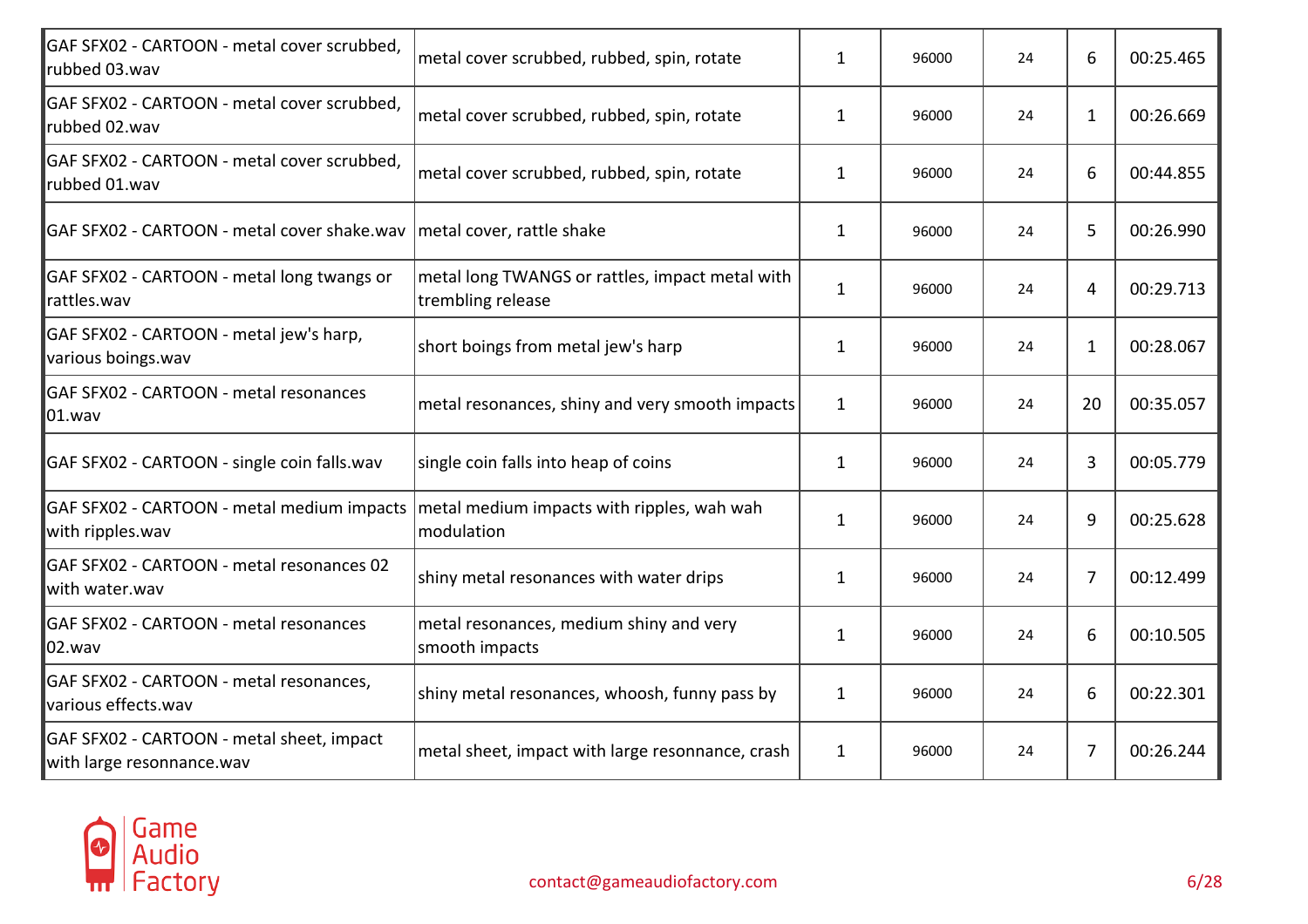| GAF SFX02 - CARTOON - metallic ripple, single<br>wave, whoosh.wav     | metallic ripple, single wave, whoosh                                       | $\mathbf{1}$   | 96000 | 24 | 2            | 00:31.861 |
|-----------------------------------------------------------------------|----------------------------------------------------------------------------|----------------|-------|----|--------------|-----------|
| GAF SFX02 - CARTOON - wobble flexible<br>metal.wav                    | wobble flexible metal, japanese saw                                        | $\mathbf{1}$   | 96000 | 24 | 5            | 00:21.464 |
| GAF SFX02 - CARTOON - metallic ripples,<br>continuous waves.wav       | metallic ripples, continuous waves, wah wah<br>bouncing                    | $\mathbf{1}$   | 96000 | 24 | 1            | 00:49.182 |
| GAF SFX02 - CARTOON - metallic ripples,<br>warbling waves.wav         | metallic ripples, warbling waves                                           | 1              | 96000 | 24 | 9            | 00:23.644 |
| GAF SFX02 - CARTOON - spring slide and<br>grind.wav                   | SPRING slides and grinds with resonnance                                   | $\mathbf{1}$   | 96000 | 24 | 2            | 00:30.499 |
| GAF SFX02 - CARTOON - twangs and rattles<br>metal with wood stick.wav | twangs and rattles metal with wood stick                                   | $\mathbf{1}$   | 96000 | 24 | 1            | 00:31.056 |
| GAF SFX02 - CARTOON - boings twangs<br>lmetal.wav                     | metal boings TWANGS, from rake                                             | $\mathbf{1}$   | 96000 | 24 | 1            | 00:20.148 |
| GAF SFX02 - CARTOON - cupboard's spring.wav                           | SPRINGS, open and close cupboard, little squeaks                           | $\overline{2}$ | 96000 | 24 | 2            | 00:50.426 |
| GAF SFX02 - CARTOON - large spring, impacts<br>and releases.wav       | large SPRING, impacts and releases, vibration                              | $\mathbf{1}$   | 96000 | 24 | 6            | 00:23.257 |
| GAF SFX02 - CARTOON - many coins<br>manipulated .wav                  | many COINS manipulated, searching                                          | $\mathbf{1}$   | 96000 | 24 | 21           | 00:31.142 |
| GAF SFX02 - CARTOON - metal cover scraps<br>02.wav                    | metal cover scraps                                                         | $\mathbf{1}$   | 96000 | 24 | 11           | 00:19.811 |
| GAF SFX02 - CARTOON - metallic ripple,<br>warbling short wave.wav     | metallic ripple, warbling short wave                                       | $\mathbf{1}$   | 96000 | 24 | $\mathbf{1}$ | 00:10.837 |
| GAF SFX02 - CARTOON - various cartoon metal<br>impacts.wav            | cartoon metal impacts, various effects, power<br>down, lightning, bouncing | $\mathbf{1}$   | 96000 | 24 | 1            | 00:27.328 |

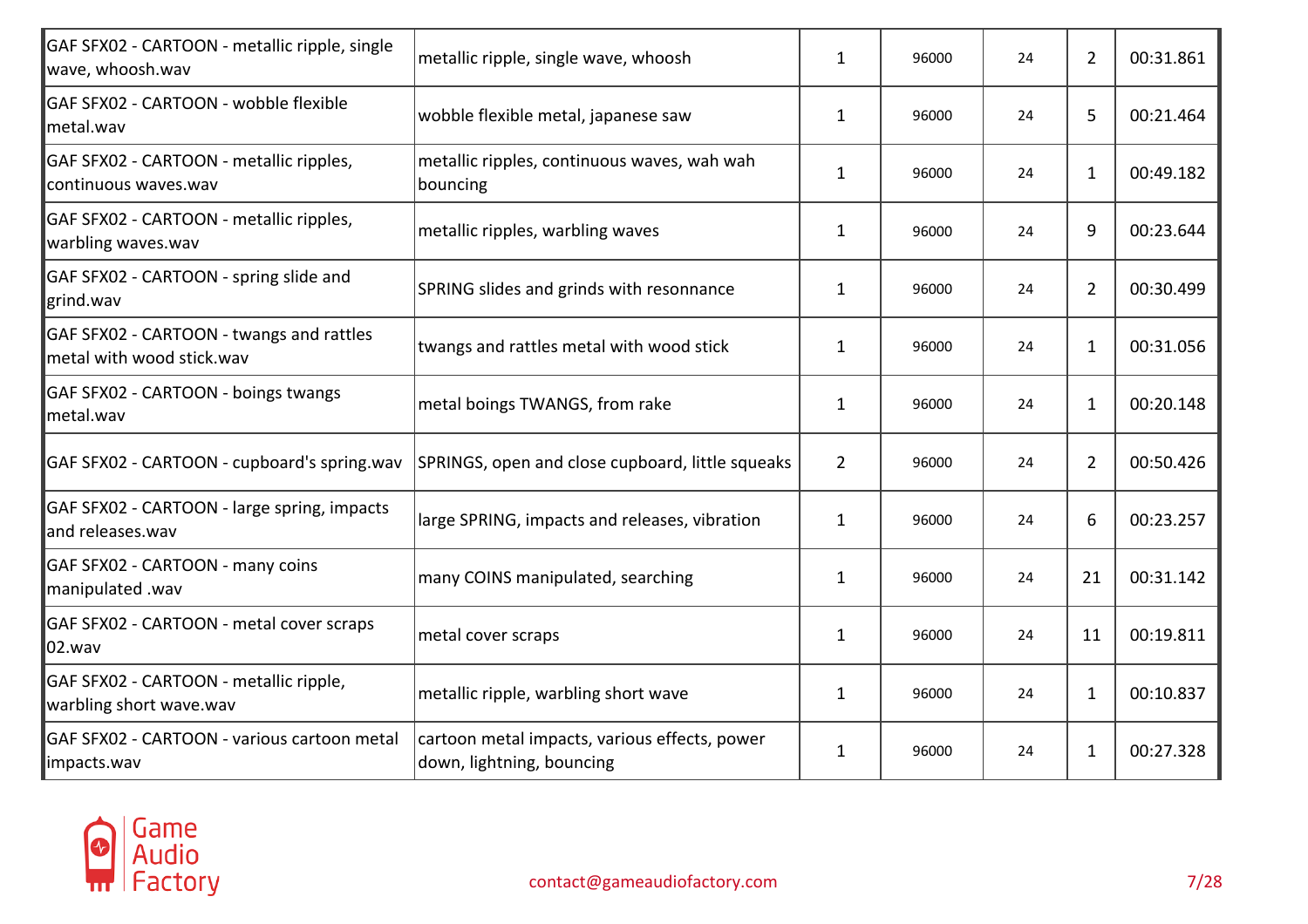| GAF SFX02 - CARTOON - large spring, large<br>impacts and releases.wav                                        | large spring, large impacts and releases, long<br>vibrations                | $\mathbf{1}$ | 96000 | 24 | 4            | 00:40.114 |
|--------------------------------------------------------------------------------------------------------------|-----------------------------------------------------------------------------|--------------|-------|----|--------------|-----------|
| GAF SFX02 - CARTOON - metal cover impact and metal cover impact and shaking modulated<br>shaking release.wav | release                                                                     | $\mathbf{1}$ | 96000 | 24 | 4            | 00:16.076 |
| GAF SFX02 - CARTOON - metal impact, going up<br>and down, boing.wav                                          | metal impact, going up and down, boing, various<br>effects                  | $\mathbf{1}$ | 96000 | 24 | 14           | 00:12.991 |
| GAF SFX02 - CARTOON - paper twangs.wav                                                                       | paper twangs, sounds like pigeon flight                                     | 1            | 96000 | 24 | 10           | 00:50.640 |
| GAF SFX02 - CARTOON - squeaks from cork,<br>bottle.wav                                                       | short squeaks cork, bottle stopper turning                                  | $\mathbf{1}$ | 96000 | 24 | $\mathbf 0$  | 00:33.580 |
| GAF SFX02 - CARTOON - tire skid, brake stops,<br>short.wav                                                   | <b>BRAKE stops, short</b>                                                   | $\mathbf{1}$ | 96000 | 24 | 1            | 00:20.740 |
| GAF SFX02 - CARTOON - tire skid, brake stops,<br>fits and starts.wav                                         | Tire SKID, brake stops, fits and starts                                     | $\mathbf{1}$ | 96000 | 24 | $\mathbf{1}$ | 00:13.137 |
| GAF SFX02 - CARTOON - high plastic rattle, long<br>period.wav                                                | high little plastic object rattle, vibrate, long period                     | $\mathbf{1}$ | 96000 | 24 | 5            | 00:17.413 |
| GAF SFX02 - CARTOON - high plastic rattle,<br>various effects .wav                                           | high plastic rattle, whoosh, descending, ping pong<br>ascending, continuous | $\mathbf{1}$ | 96000 | 24 | $\mathbf{1}$ | 00:20.739 |
| GAF SFX02 - CARTOON - latex plastic creaks<br>$ 01$ .wav                                                     | latex plastic creaks, medium rubber grinding,<br>tension                    | $\mathbf{1}$ | 96000 | 24 | 3            | 00:15.682 |
| GAF SFX02 - CARTOON - latex plastic creaks<br>02.wav                                                         | latex plastic creaks, high rubber grinding                                  | $\mathbf{1}$ | 96000 | 24 | 7            | 00:26.171 |
| GAF SFX02 - CARTOON - latex plastic organic<br>creaks.wav                                                    | latex plastic organic creaks, wet rubber                                    | $\mathbf{1}$ | 96000 | 24 | 12           | 00:15.751 |
| GAF SFX02 - CARTOON - plastic creaks.wav                                                                     | light plastic creaks from wheel                                             | 1            | 96000 | 24 | 2            | 00:13.049 |

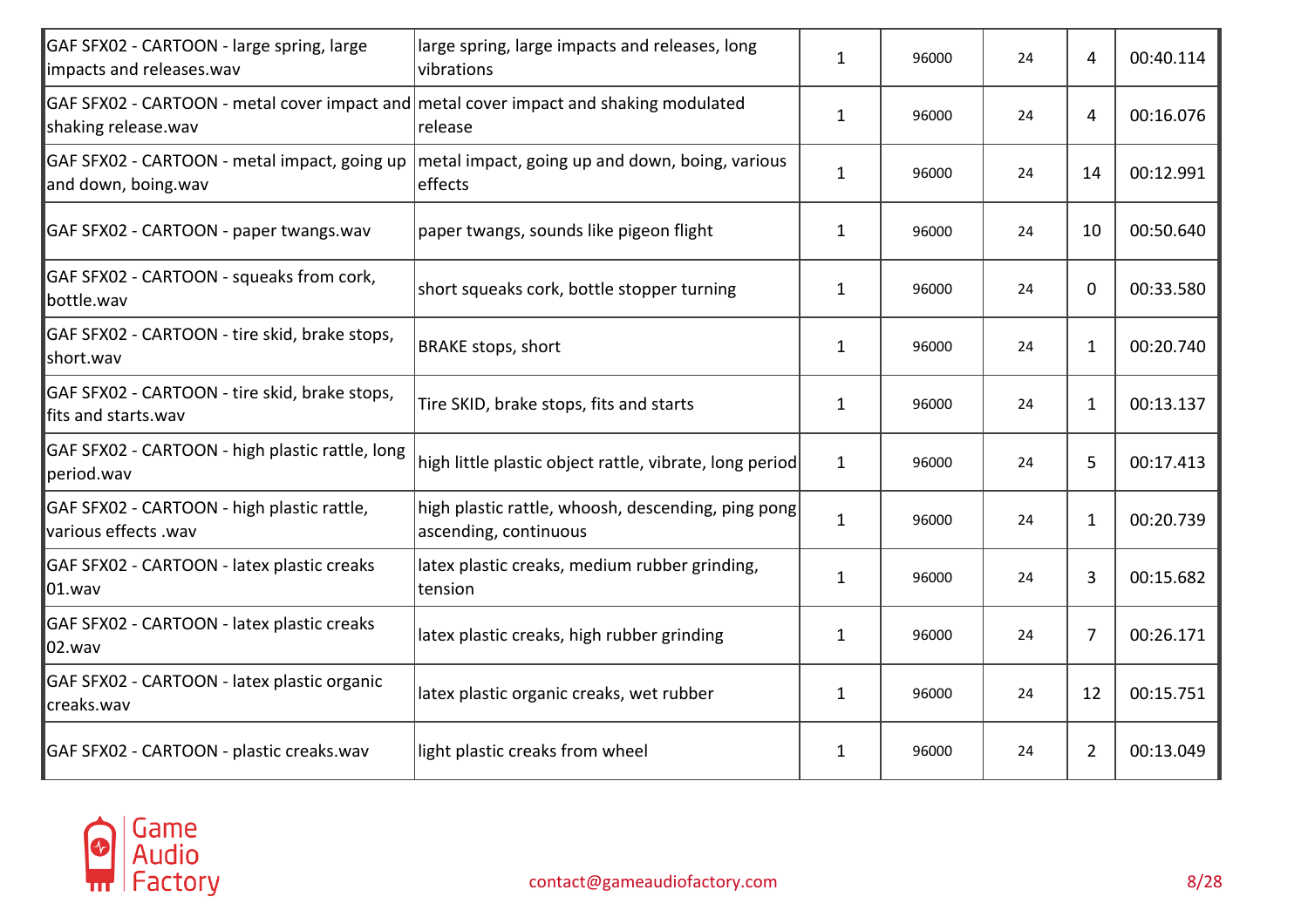| GAF SFX02 - CARTOON - plastic leaves,<br>whoosh.wav                          | plastic leaves, whoosh, pass by                                       | $\overline{2}$ | 96000 | 24 | 7  | 00:20.561 |
|------------------------------------------------------------------------------|-----------------------------------------------------------------------|----------------|-------|----|----|-----------|
| GAF SFX02 - CARTOON - plastic sheet, multiple<br>smooth ripples.wav          | plastic sheet, multiple smooth ripples                                | $\mathbf{1}$   | 96000 | 24 | 3  | 00:23.015 |
| GAF SFX02 - CARTOON - plastic sheet, single<br>boing ripple.wav              | plastic sheet, single boing ripple                                    | $\mathbf{1}$   | 96000 | 24 | 12 | 00:26.580 |
| GAF SFX02 - CARTOON - plastic sheet, single<br>whoosh wave.wav               | plastic sheet, single whoosh wave                                     | $\mathbf{1}$   | 96000 | 24 | 6  | 00:14.070 |
| GAF SFX02 - CARTOON - plastic sheet, smooth<br>impacts and two slams.wav     | plastic sheet, smooth impacts and two slams                           | 1              | 96000 | 24 | 8  | 00:25.108 |
| GAF SFX02 - CARTOON - plastic squeaks,<br>long.wav                           | plastic squeaks from wheel, long                                      | $\mathbf{1}$   | 96000 | 24 | 12 | 00:10.652 |
| GAF SFX02 - CARTOON - plastic squeaks,<br>quick.wav                          | plastic squeaks from wheel, quick, short                              | 1              | 96000 | 24 | 1  | 00:20.773 |
| GAF SFX02 - CARTOON - salad spinner.wav                                      | salad spinner, accelerate and decelerate                              | $\mathbf{1}$   | 96000 | 24 | 3  | 01:10.766 |
| GAF SFX02 - CARTOON - bass glass rubber creak,<br>creature pig snoring.wav   | bass glass RUBBER CREAKS creature pig snoring                         | $\mathbf{1}$   | 96000 | 24 | 14 | 00:25.794 |
| GAF SFX02 - CARTOON - high plastic rattle with<br>metallic resonance.wav     | high little plastic object rattle with metallic<br>resonance, vibrate | $\mathbf{1}$   | 96000 | 24 | 4  | 00:16.587 |
| GAF SFX02 - CARTOON - plastic sheet, multiple<br>ripples, tremor.wav         | plastic sheet, multiple ripples, tremor                               | $\mathbf{1}$   | 96000 | 24 | 6  | 00:42.807 |
| GAF SFX02 - CARTOON - high plastic rattle, short<br>period.wav               | high plastic object rattle, vibrate, short period                     | $\mathbf{1}$   | 96000 | 24 | 10 | 00:10.249 |
| GAF SFX02 - CARTOON - plastic sheet, double or<br>short multiple ripples.wav | plastic sheet, double or short multiple ripples                       | $\mathbf{1}$   | 96000 | 24 | 8  | 00:39.390 |

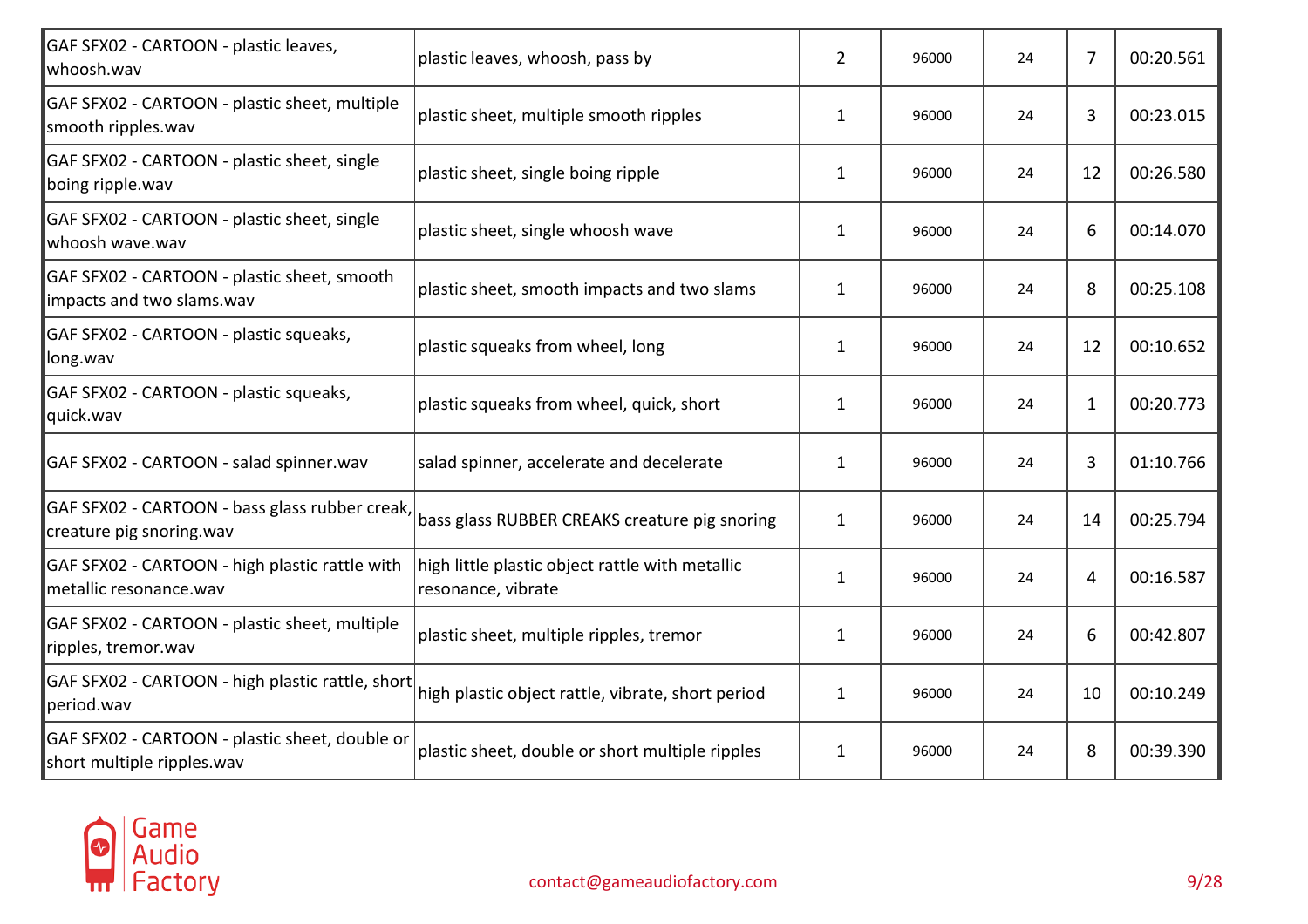| GAF SFX02 - CARTOON - squeaks on plate,<br>medium rhythm.wav                   | squeaks on plate, medium rhythm                                         | 1            | 96000 | 24 | 4  | 00:02.809 |
|--------------------------------------------------------------------------------|-------------------------------------------------------------------------|--------------|-------|----|----|-----------|
| GAF SFX02 - CARTOON - squeaks on plate<br>$\vert$ 01.wav                       | squeaks on plate, sounds like a bird                                    | $\mathbf{1}$ | 96000 | 24 | 13 | 00:07.141 |
| GAF SFX02 - CARTOON - squeaks on plate<br>$\vert$ 02.wav                       | squeaks on plate, sounds like a hen                                     | $\mathbf{1}$ | 96000 | 24 | 7  | 00:07.292 |
| GAF SFX02 - CARTOON - squeaks on plate, slow<br>rhythm 01.wav                  | squeaks on plate, slow rhythm                                           | $\mathbf{1}$ | 96000 | 24 | 7  | 00:08.194 |
| GAF SFX02 - CARTOON - squeaks on plate, fast<br>rhythm.wav                     | squeaks on plate, fast rhythm                                           | $\mathbf{1}$ | 96000 | 24 | 14 | 00:02.839 |
| GAF SFX02 - CARTOON - squeaks on plate, slow<br>rhythm 02.wav                  | squeaks on plate, slow rhythm                                           | $\mathbf{1}$ | 96000 | 24 | 9  | 00:07.249 |
| GAF SFX02 - CARTOON - polystyrene plastic<br>creaks on wood 01.wav             | polystyrene plastic creaks on wood, donkey                              | 1            | 96000 | 24 | 10 | 00:10.405 |
| GAF SFX02 - CARTOON - polystyrene plastic<br>creaks on wood 03.wav             | polystyrene plastic creaks on wood, various<br>rhythms                  | $\mathbf{1}$ | 96000 | 24 | 1  | 00:30.433 |
| GAF SFX02 - CARTOON - polystyrene plastic<br>creaks.wav                        | polystyrene plastic creaks, long grinding noise                         | $\mathbf{1}$ | 96000 | 24 | 23 | 00:14.780 |
| GAF SFX02 - CARTOON - polystyrene plastic<br>squeaks, high.wav                 | polystyrene high plastic squeaks, quick and<br>continuous, brief, mouse | 1            | 96000 | 24 | 5  | 00:21.927 |
| GAF SFX02 - CARTOON - polystyrene plastic<br>squeaks, rapid and continuous.wav | polystyrene plastic squeaks, rapid and<br>continuous, saw               | $\mathbf{1}$ | 96000 | 24 | 3  | 00:13.892 |
| GAF SFX02 - CARTOON - polystyrene plastic<br>squeaks, turning.wav              | polystyrene plastic squeaks turning                                     | $\mathbf{1}$ | 96000 | 24 | 5  | 00:03.203 |
| GAF SFX02 - CARTOON - polystyrene plastic<br>squeaks.wav                       | polystyrene plastic squeaks, saw                                        | 1            | 96000 | 24 | 6  | 00:03.777 |
|                                                                                |                                                                         |              |       |    |    |           |

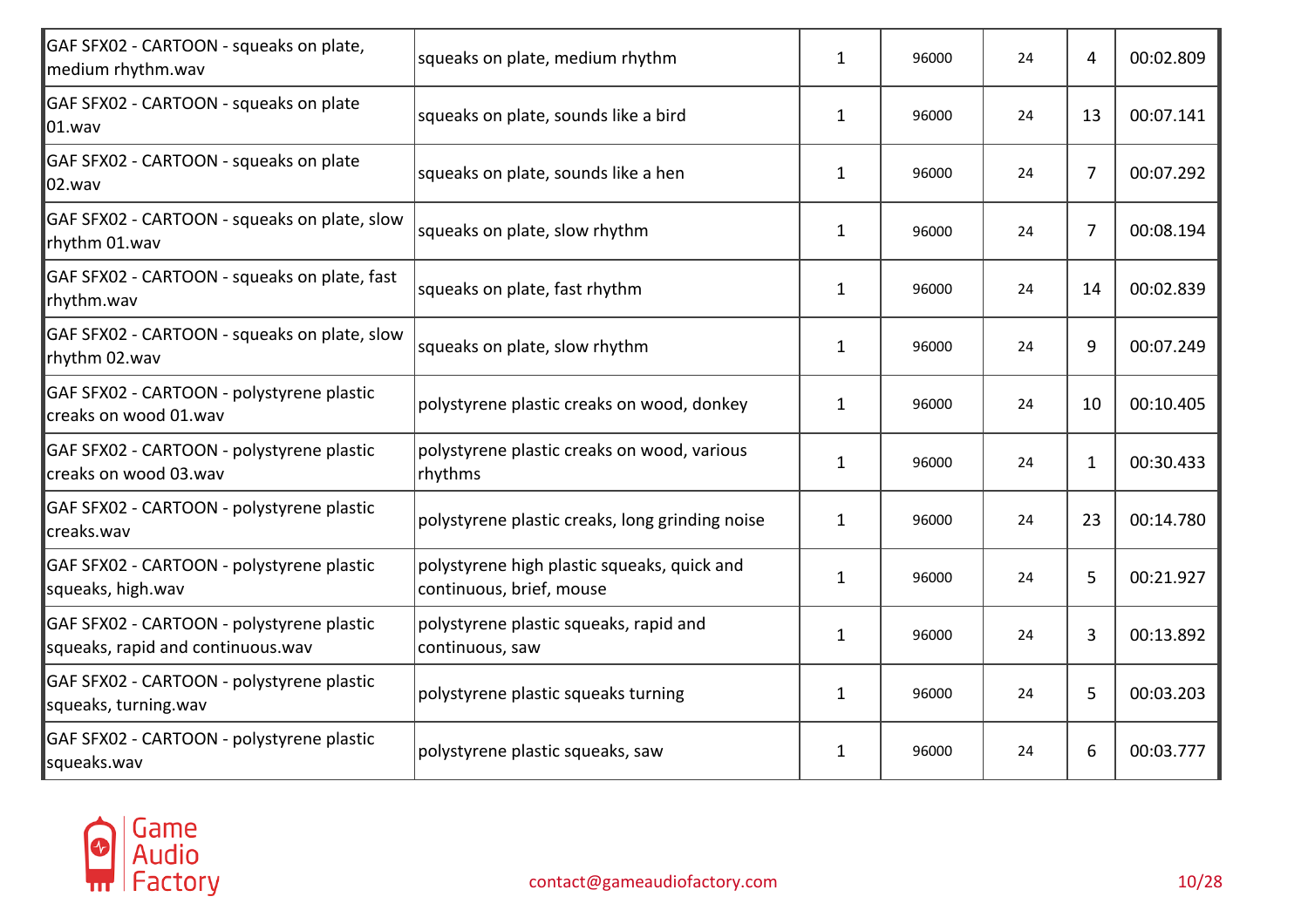| GAF SFX02 - CARTOON - polystyrene on glass,<br>various squeaks.wav           | polystyrene on glass, various singing squeaks           | $\mathbf{1}$   | 96000 | 24 | $\overline{2}$ | 00:35.952 |
|------------------------------------------------------------------------------|---------------------------------------------------------|----------------|-------|----|----------------|-----------|
| GAF SFX02 - CARTOON - polystyrene plastic<br>creaks on wood 02.wav           | polystyrene plastic creaks on wood, saw                 | $\mathbf{1}$   | 96000 | 24 | 6              | 00:05.423 |
| GAF SFX02 - CARTOON - polystyrene on glass,<br>fast squeaks.wav              | polystyrene on glass, fast squeaks, cleaning            | $\mathbf{1}$   | 96000 | 24 | 14             | 00:07.781 |
| GAF SFX02 - CARTOON - polystyrene on glass,<br>very fast squeaks.wav         | polystyrene on glass, very fast squeaks                 | $\mathbf{1}$   | 96000 | 24 | 2              | 00:04.033 |
| GAF SFX02 - CARTOON - polystyrene plastic<br>squeaks, brief.wav              | polystyrene plastic squeaks, brief, bird                | $\mathbf{1}$   | 96000 | 24 | 13             | 00:33.504 |
| GAF SFX02 - CARTOON - muddy blob or dough,<br>stir and shake, dog lap up.wav | muddy wet blob or dough, stir and shake, dog lap<br> up | $\mathbf{1}$   | 96000 | 24 | 8              | 00:27.595 |
| GAF SFX02 - CARTOON - water bubble, big,<br>between underwater and air.wav   | water bubble, big, begin underwater, finish on air      | $\overline{2}$ | 96000 | 24 | 7              | 00:18.676 |
| GAF SFX02 - CARTOON - water drip, blink.wav                                  | water drip, blink, voice effect                         | $\mathbf{1}$   | 96000 | 24 | 12             | 00:08.320 |
| GAF SFX02 - CARTOON - water drip.wav                                         | water drip, single                                      | $\mathbf{1}$   | 96000 | 24 | 4              | 00:04.504 |
| GAF SFX02 - CARTOON - water bubble,<br>underwater.wav                        | underwater bubbles, low gargles                         | $\overline{2}$ | 96000 | 24 | 8              | 00:14.195 |
| GAF SFX02 - CARTOON - water horn.wav                                         | trumpet horn blows underwater                           | $\overline{2}$ | 96000 | 24 | 1              | 00:04.560 |
| GAF SFX02 - CARTOON - water tube boings.wav                                  | water tube boings, drip                                 | $\overline{2}$ | 96000 | 24 | $\mathbf{1}$   | 00:04.497 |
| GAF SFX02 - CARTOON - wet sucking.wav                                        | wet sucking, SQUISH                                     | $\mathbf{1}$   | 96000 | 24 | 1              | 00:14.392 |

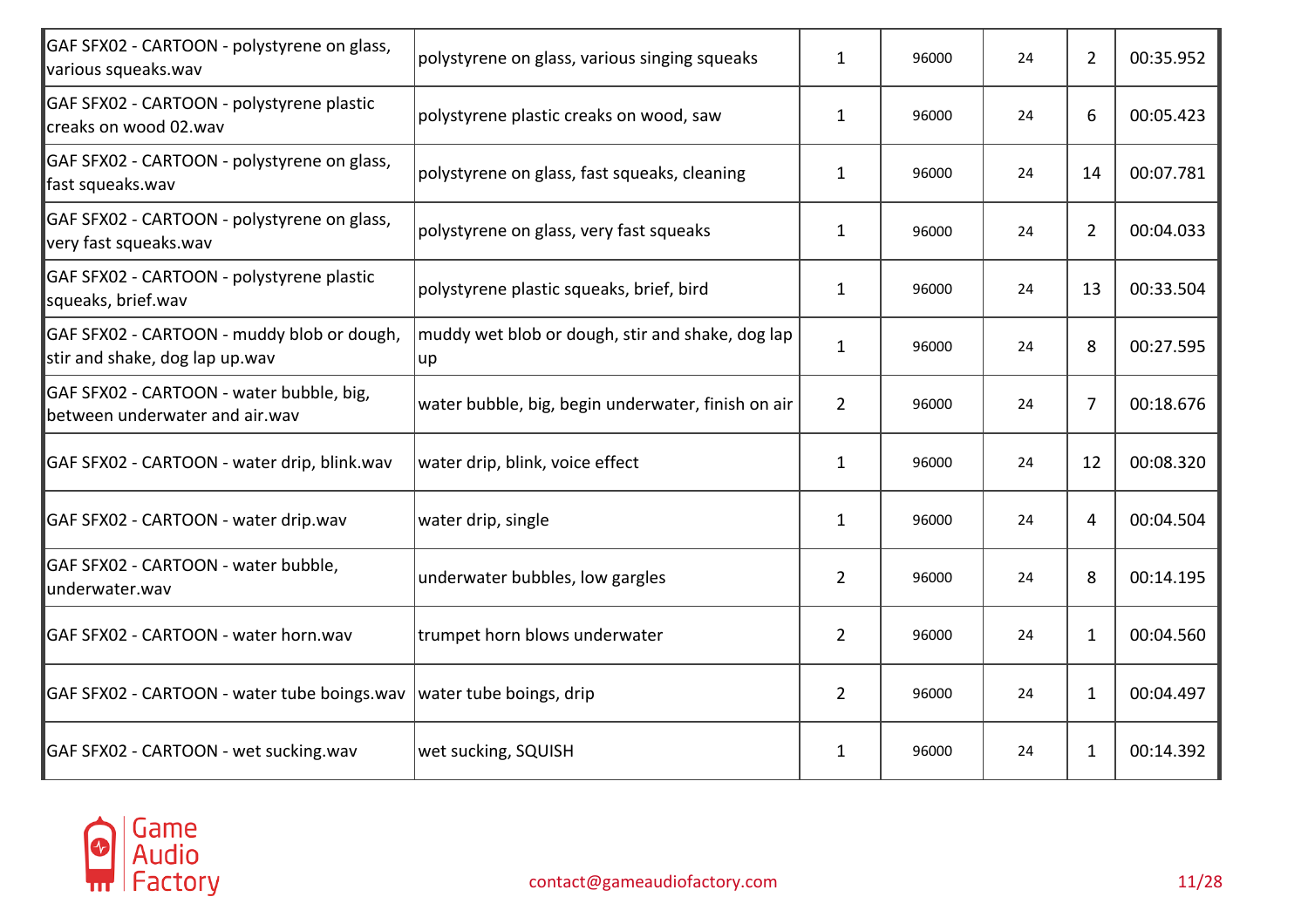| GAF SFX02 - CARTOON - fat muddy guy ate too<br>much, gurgles.wav               | fat muddy guy ate too much, water into rubber,<br>gurgles    | $\mathbf{1}$   | 96000 | 24 | 6  | 00:26.460 |
|--------------------------------------------------------------------------------|--------------------------------------------------------------|----------------|-------|----|----|-----------|
| GAF SFX02 - CARTOON - fat muddy guy<br>shaked.wav                              | fat muddy guy shaked, water into rubber                      | $\mathbf{1}$   | 96000 | 24 | 3  | 00:22.645 |
| GAF SFX02 - CARTOON - fat muddy impact.wav                                     | fat muddy impacts, muffled punch with water<br>inside rubber | 1              | 96000 | 24 | 10 | 00:18.110 |
| GAF SFX02 - CARTOON - splats, little and<br>muddy.wav                          | various little and muddy splats                              | $\mathbf{1}$   | 96000 | 24 | 8  | 00:06.871 |
| GAF SFX02 - CARTOON - water bubble, ultra<br>fine, sparkling.wav               | ultra fine water bubbles, sparkling and shiny                | $\overline{2}$ | 96000 | 24 | 4  | 00:25.022 |
| GAF SFX02 - CARTOON - water bubble, big<br>underwater in plastic bath.wav      | water bubble, big underwater in plastic bath                 | $\overline{2}$ | 96000 | 24 | 5  | 00:14.806 |
| GAF SFX02 - CARTOON - water monster<br>growls.wav                              | water monster growls, gargles                                | 1              | 96000 | 24 | 8  | 00:10.239 |
| GAF SFX02 - CARTOON - wood jew's harp,<br>various funny boings.wav             | wood JEW'S HARP, various funny boings, leap                  | $\mathbf{1}$   | 96000 | 24 | 1  | 00:13.172 |
| GAF SFX02 - CARTOON - wood jew's harp,<br>various twangs and boings.wav        | various twangs and boings from wood jew harp                 | $\mathbf{1}$   | 96000 | 24 | 7  | 00:23.732 |
| GAF SFX02 - CARTOON - Hydrophone, bass infra<br>bubbles.wav                    | big infra bass bubbles                                       | $\mathbf{1}$   | 96000 | 24 | 8  | 00:36.091 |
| GAF SFX02 - CARTOON - Hydrophone, bubbling<br>voice motor.wav                  | bubbling voice motor                                         | $\mathbf{1}$   | 96000 | 24 | 5  | 00:09.380 |
| GAF SFX02 - CARTOON - Hydrophone, long<br>metal chimes doppler.wav             | metal chimes doppler, long and medium                        | $\mathbf{1}$   | 96000 | 24 | 4  | 00:28.910 |
| GAF SFX02 - CARTOON - Hydrophone,<br>meditation bowl, impacts and dopplers.wav | meditation bowl, impacts and dopplers                        | $\mathbf{1}$   | 96000 | 24 | 6  | 00:14.802 |

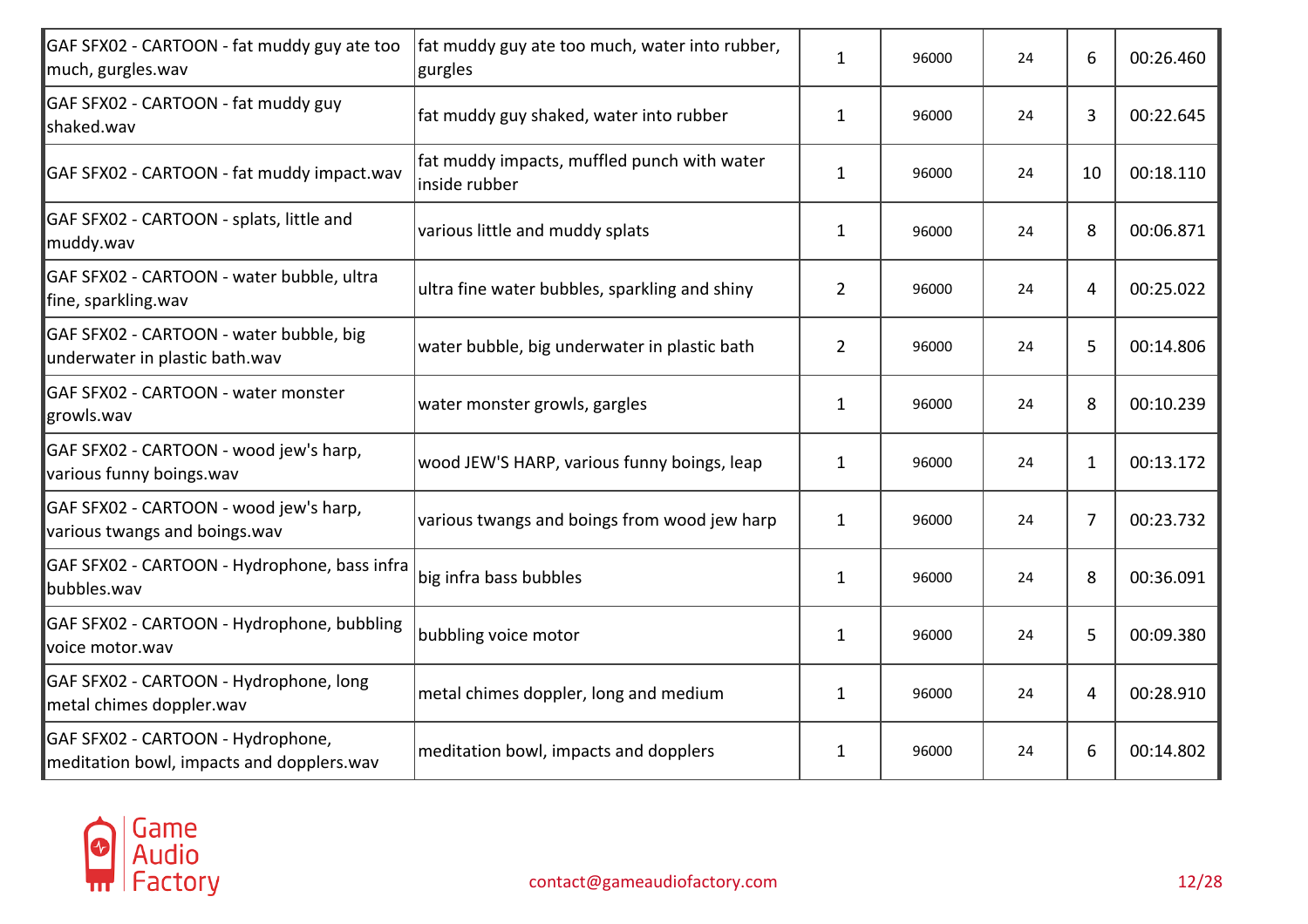| GAF SFX02 - CARTOON - Hydrophone, metal<br>impact doppler.wav                | metal impact doppler, sweep water                           | $\mathbf{1}$ | 96000 | 24 | 8              | 00:33.301 |
|------------------------------------------------------------------------------|-------------------------------------------------------------|--------------|-------|----|----------------|-----------|
| GAF SFX02 - CARTOON - Hydrophone, short<br>medium metal chimes doppler.wav   | metal chimes doppler, short and medium                      | $\mathbf{1}$ | 96000 | 24 | 6              | 00:15.350 |
| GAF SFX02 - CARTOON - Hydophone, bubbling<br>voice motor, bass and idle.wav  | underwater bubbling voice motor, bass and idle              | 1            | 96000 | 24 | $\mathbf{1}$   | 00:49.894 |
| GAF SFX02 - CARTOON - Hydrophone, air<br>release with micro bubbles.wav      | air pshit release with micro bubbles                        | 1            | 96000 | 24 | 4              | 00:50.538 |
| GAF SFX02 - CARTOON - Hydrophone, bubbling<br>voice motor, run and stop.wav  | bubbling voice motor, start and approach, pass by,<br> stop | $\mathbf{1}$ | 96000 | 24 | $\overline{2}$ | 00:13.619 |
| GAF SFX02 - CARTOON - Hydrophone, high<br>metal chimes doppler.wav           | metal chimes doppler, short and high                        | $\mathbf{1}$ | 96000 | 24 | 19             | 00:27.550 |
| GAF SFX02 - CARTOON - Hydrophone, vocal<br>bubbles.wav                       | vocal bubbles, bass with high modulation                    | $\mathbf{1}$ | 96000 | 24 | $\overline{2}$ | 00:40.121 |
| GAF SFX02 - CARTOON - Hydrophone, mouth<br>underwater farts, big bubbles.wav | mouth underwater farts, big bass bubbles                    | $\mathbf{1}$ | 96000 | 24 | 5              | 00:15.740 |
| GAF SFX02 - CARTOON - ocarina, long bird.wav                                 | ocarina, medium warbling bird                               | $\mathbf{1}$ | 96000 | 24 | $\overline{7}$ | 00:39.936 |
| GAF SFX02 - CARTOON - kazoo reactions,<br>sing.wav                           | KAZOO reaction, sing                                        | $\mathbf{1}$ | 96000 | 24 | $\overline{2}$ | 00:06.018 |
| GAF SFX02 - CARTOON - kazoo, mosquito.wav                                    | KAZOO mosquito                                              | $\mathbf{1}$ | 96000 | 24 | 8              | 00:14.432 |
| GAF SFX02 - CARTOON - kazoo, stupid song or<br>animal.wav                    | KAZOO stupid song or animal                                 | $\mathbf{1}$ | 96000 | 24 | 6              | 00:03.643 |
| GAF SFX02 - CARTOON - motorbike or moped<br>motor with kazoo.wav             | motorbike or moped motor with KAZOO, voice<br>effect        | $\mathbf{1}$ | 96000 | 24 | 7              | 01:12.880 |

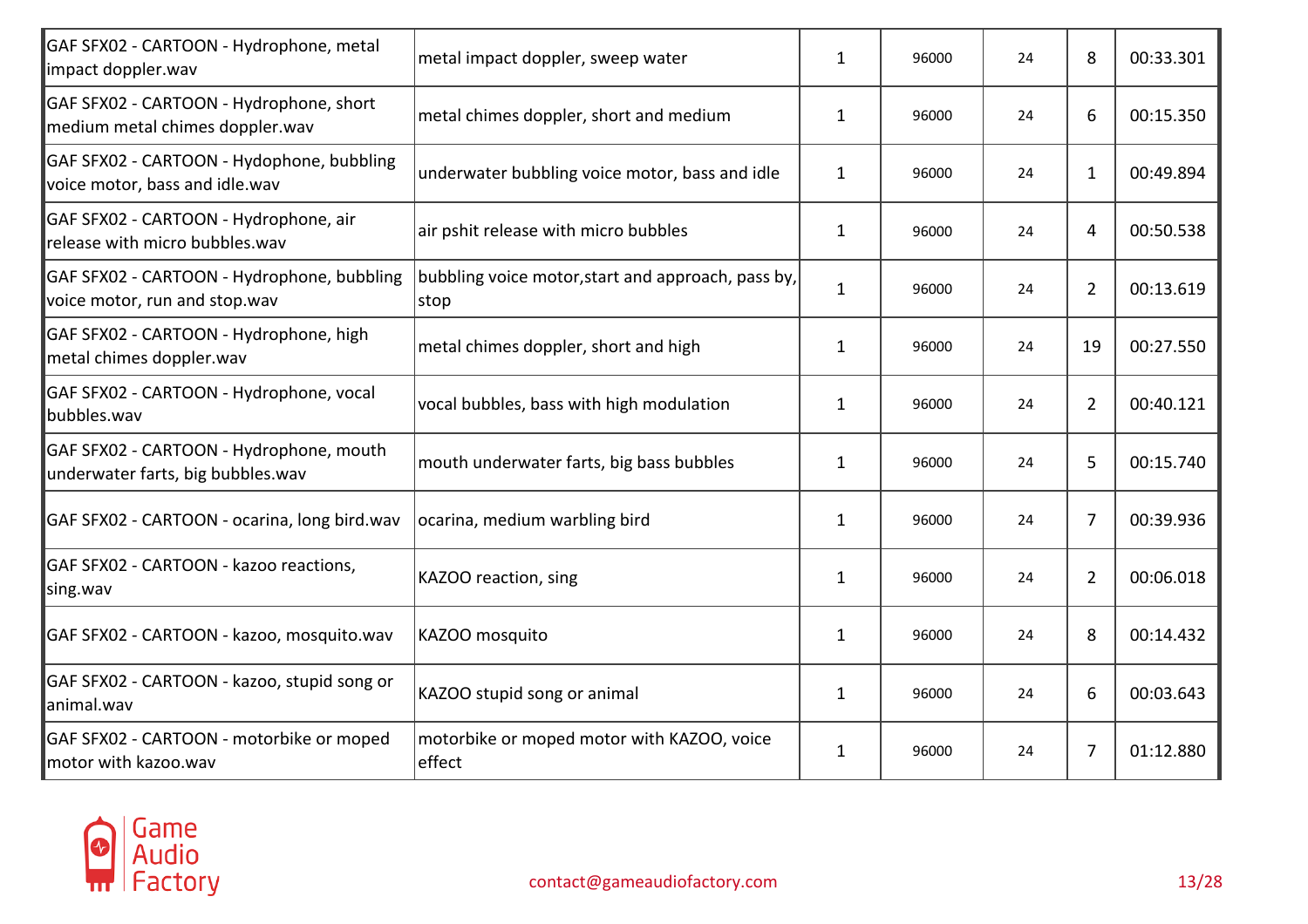| GAF SFX02 - CARTOON - ocarina, angry whistle<br>$ 01$ .wav              | ocarina, angry howling wind           | 1            | 96000 | 24 | 7              | 00:13.119 |
|-------------------------------------------------------------------------|---------------------------------------|--------------|-------|----|----------------|-----------|
| GAF SFX02 - CARTOON - ocarina, short bird wav ocarina, short bird songs |                                       | $\mathbf{1}$ | 96000 | 24 | $\overline{4}$ | 00:16.693 |
| GAF SFX02 - CARTOON - ocarina, long trill,<br>whinny 01.wav             | ocarina, long and rapid trill, whinny | 1            | 96000 | 24 | 5              | 00:08.923 |
| GAF SFX02 - CARTOON - ocarina, long trill,<br>whinny 02.wav             | ocarina, long trill, whinny           | 1            | 96000 | 24 | 4              | 00:09.938 |
| GAF SFX02 - CARTOON - toy trumpet,<br>crying.wav                        | toy trumpet, cry or bleat             | $\mathbf{1}$ | 96000 | 24 | 13             | 00:12.103 |
| GAF SFX02 - CARTOON - toy trumpet, happy<br>reactions.wav               | toy trumpet, happy reactions, approve | $\mathbf{1}$ | 96000 | 24 | $\mathbf{1}$   | 00:07.813 |
| GAF SFX02 - CARTOON - ocarina, short trills 02,<br>whinny.wav           | ocarina, short trills, whinny         | $\mathbf{1}$ | 96000 | 24 | 11             | 00:16.320 |
| GAF SFX02 - CARTOON - toy trumpet,<br>laughing.wav                      | toy trumpet, laughing                 | $\mathbf{1}$ | 96000 | 24 | 1              | 00:15.481 |
| GAF SFX02 - CARTOON - toy trumpet,<br>mosquito.wav                      | mosquito trumpet, rapid crazy fly by  | $\mathbf{1}$ | 96000 | 24 | 8              | 00:54.443 |
| GAF SFX02 - CARTOON - toy trumpet, sad<br>reactions.wav                 | toy trumpet, sad reactions            | $\mathbf{1}$ | 96000 | 24 | 18             | 00:23.521 |
| GAF SFX02 - CARTOON - kazoo reactions,<br>desappointed.wav              | KAZOO short reactions, desappointed   | $\mathbf{1}$ | 96000 | 24 | 10             | 00:08.023 |
| GAF SFX02 - CARTOON - kazoo reactions,<br>enchantress.wav               | KAZOO short reactions, enchantress    | 1            | 96000 | 24 | 4              | 00:05.374 |
| GAF SFX02 - CARTOON - kazoo reactions,<br>surprised.wav                 | KAZOO short reactions, surprised      | $\mathbf{1}$ | 96000 | 24 | 4              | 00:03.958 |
|                                                                         |                                       |              |       |    |                |           |

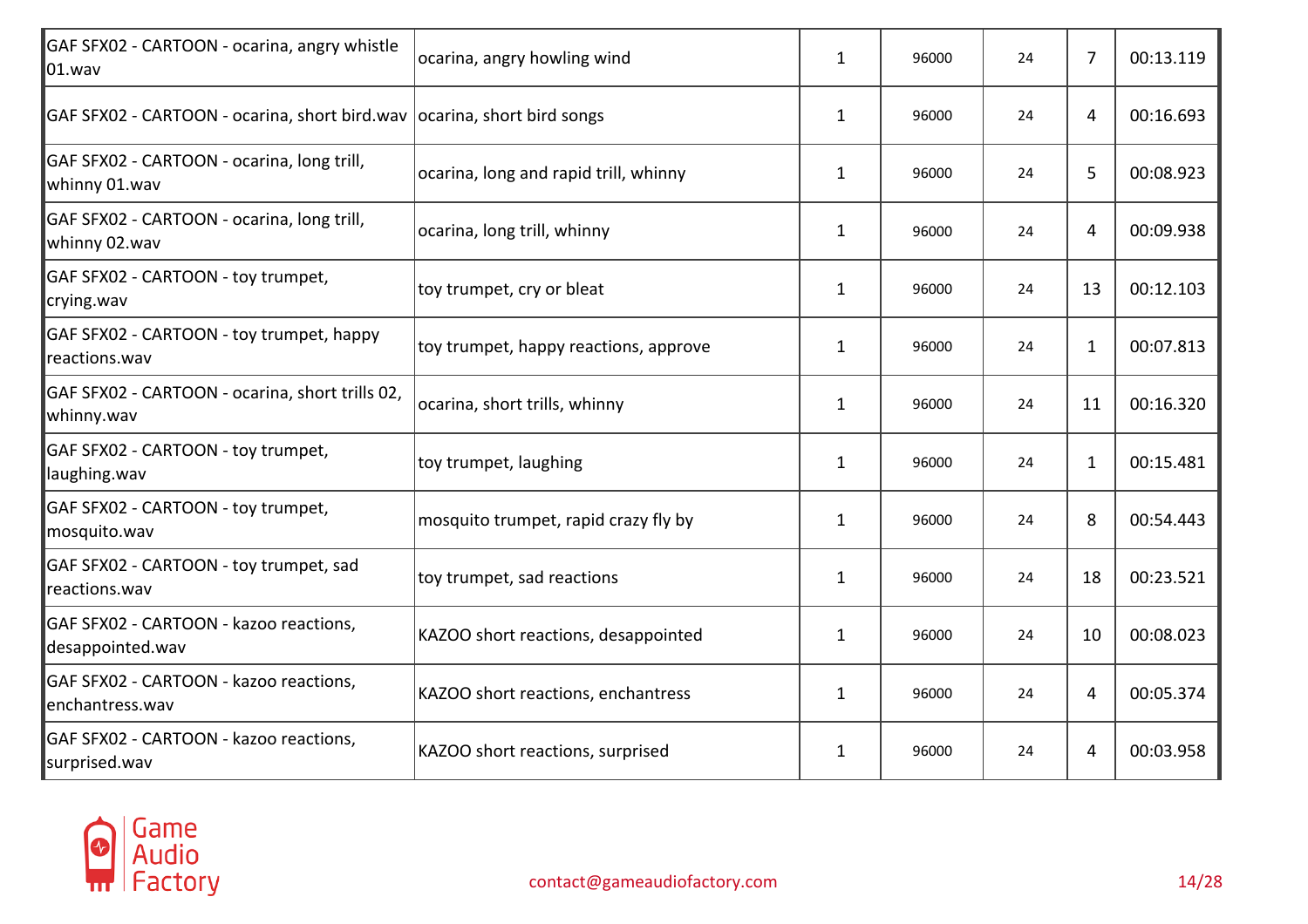| ocarina, continuous howling wind                                                       | 1              | 96000                                           | 24 | 10             | 00:25.253 |
|----------------------------------------------------------------------------------------|----------------|-------------------------------------------------|----|----------------|-----------|
| saxo toy, HORN, train whistle                                                          | $\mathbf{1}$   | 96000                                           | 24 | $\mathbf{1}$   | 00:17.233 |
| KAZOO reactions, understanding, whistle                                                | 1              | 96000                                           | 24 | 8              | 00:06.851 |
| ocarina, angry wind whistles                                                           | 1              | 96000                                           | 24 | 1              | 00:38.530 |
| ocarina, short trills, little owl                                                      | $\mathbf{1}$   | 96000                                           | 24 | $\mathbf{1}$   | 00:27.907 |
| short rattle with modulation alarm clock from<br>grelonium                             | $\mathbf{1}$   | 96000                                           | 24 | 10             | 00:07.899 |
| sick clock music from grelonium                                                        | $\overline{2}$ | 96000                                           | 24 | 9              | 00:33.578 |
| various metal long twangs from grelonium, big<br>wood and metal impacts, long releases | $\mathbf{1}$   | 96000                                           | 24 | 3              | 01:25.505 |
| and metal impact                                                                       | $\mathbf{1}$   | 96000                                           | 24 | $\overline{4}$ | 00:27.793 |
| various huge metal twangs with rattle from<br>grelonium                                | $\mathbf{1}$   | 96000                                           | 24 | $\overline{4}$ | 00:32.458 |
| various metal twangs with rattle from grelonium,<br>wood and metal impacts             | $\mathbf{1}$   | 96000                                           | 24 | 5              | 00:26.802 |
| long and medium rattle alarm clock ringing                                             | $\mathbf{1}$   | 96000                                           | 24 | 12             | 00:13.639 |
| short rattle alarm clock from grelonium                                                | 1              | 96000                                           | 24 | 10             | 00:06.721 |
|                                                                                        |                | various metal short twangs from grelonium, wood |    |                |           |

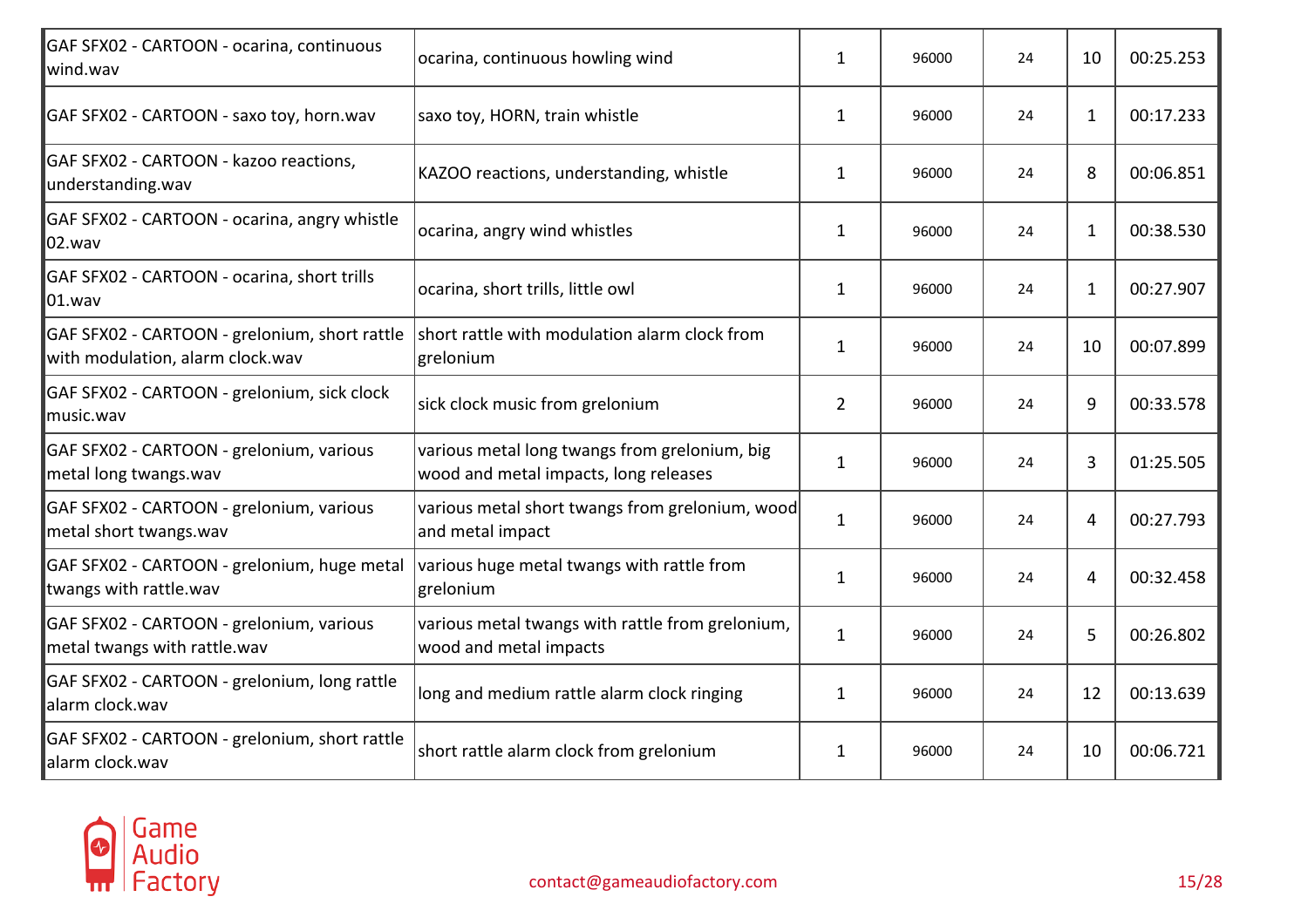| GAF SFX02 - CARTOON - kick, large impact<br>bouncing.wav                 | kick, large impact bouncing, various effects                                 | $\overline{2}$ | 96000 | 24 | 5. | 00:18.968 |
|--------------------------------------------------------------------------|------------------------------------------------------------------------------|----------------|-------|----|----|-----------|
| GAF SFX02 - CARTOON - percussion bells chimes<br>shake.wav               | percussion bells CHIMES shake, like maracas                                  | $\mathbf{1}$   | 96000 | 24 | 15 | 00:21.333 |
| GAF SFX02 - CARTOON - medium percussion<br>shake.wav                     | medium percussion shake, sound like coins                                    | $\mathbf{1}$   | 96000 | 24 | 11 | 00:08.315 |
| GAF SFX02 - CARTOON - percussion bendir,<br>various effects.wav          | percussion bendir, pop, fly by, boom, boing, zip                             | $\mathbf{1}$   | 96000 | 24 | 7  | 00:28.970 |
| GAF SFX02 - CARTOON - percussion bell chimes<br>continuous.wav           | percussion bell CHIMES continuous, shiny metal<br>object manipulated         | $\mathbf{1}$   | 96000 | 24 | 4  | 00:50.271 |
| GAF SFX02 - CARTOON - percussion bendir.wav                              | percussion bendir, medium impacts                                            | $\mathbf{1}$   | 96000 | 24 | 3  | 00:09.090 |
| GAF SFX02 - CARTOON - pluck kalimba, various<br>effects.wav              | pluck kalimba, various effects, boing, ascending<br>and descending, bouncing | $\mathbf{1}$   | 96000 | 24 | 1  | 00:50.904 |
| GAF SFX02 - CARTOON - tambourine shake.wav                               | tambourine, bell shaker, shake                                               | $\mathbf{1}$   | 96000 | 24 | 7  | 00:43.542 |
| GAF SFX02 - CARTOON - wave drum, pass by,<br>short.wav                   | wave drum, short pass by                                                     | $\overline{2}$ | 96000 | 24 | 9  | 00:42.475 |
| GAF SFX02 - CARTOON - wave drum, whoosh<br>fast single and multiple.wav  | wave drum, whoosh, fast, single, multiple                                    | $\overline{2}$ | 96000 | 24 | 6  | 00:44.095 |
| GAF SFX02 - CARTOON - wood rattle cricket<br>percussion, high.wav        | wood rattle cricket percussion, high                                         | $\mathbf{1}$   | 96000 | 24 | 1  | 00:10.763 |
| GAF SFX02 - CARTOON - wood rattle cricket<br>percussion, medium.wav      | wood rattle cricket percussion, medium                                       | $\mathbf{1}$   | 96000 | 24 | 6  | 00:19.330 |
| GAF SFX02 - CARTOON - wooden mouth<br>percussion, descending phrases.wav | wooden mouth percussion, descending phrases                                  | $\mathbf{1}$   | 96000 | 24 | 10 | 00:17.145 |

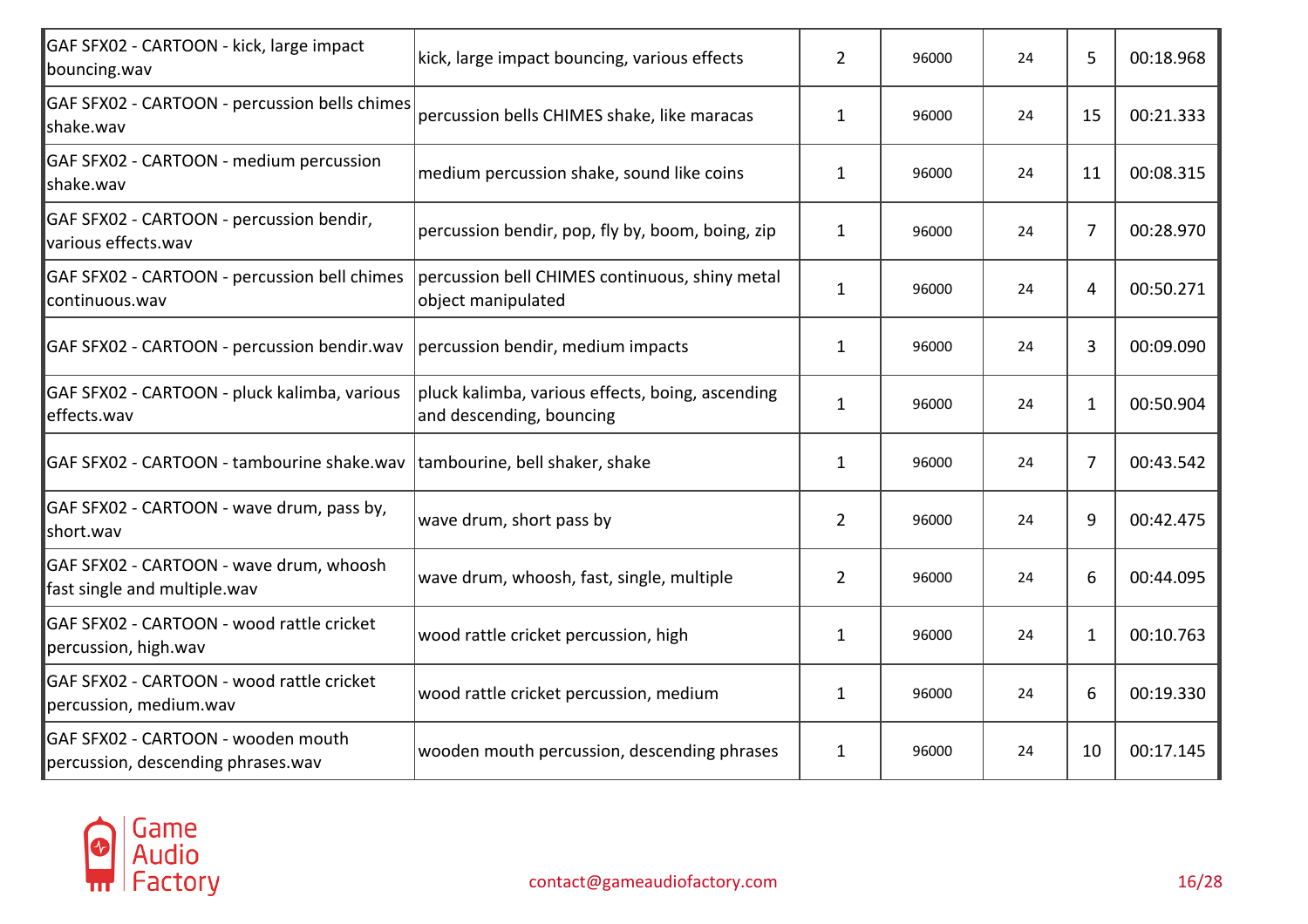| GAF SFX02 - CARTOON - wooden mouth<br>percussion, short phrases.wav        | wooden mouth percussion, short phrases                                                                          | $\mathbf{1}$   | 96000 | 24 | 6  | 00:11.428 |
|----------------------------------------------------------------------------|-----------------------------------------------------------------------------------------------------------------|----------------|-------|----|----|-----------|
| <b>GAF SFX02 - CARTOON - wooden mouth</b><br>percussion, single note.wav   | wooden mouth percussion, one note played<br>continuously, teeth                                                 | $\mathbf{1}$   | 96000 | 24 | 6  | 00:14.346 |
| GAF SFX02 - CARTOON - wooden toad<br>percussion, grinder high cranks.wav   | wooden toad percussion, grinder high cranks,<br>various rhythms                                                 | 1              | 96000 | 24 | 5  | 00:23.894 |
| GAF SFX02 - CARTOON - wooden toad<br>percussion, grinder medium cranks.wav | wooden toad percussion, grinder medium cranks,<br>various rhythms                                               | $\mathbf{1}$   | 96000 | 24 | 7  | 00:31.111 |
| GAF SFX02 - CARTOON - ball shaped shells<br>percussion shake.wav           | ball-shaped SHELLS PERCUSSION shake, with fade<br>out                                                           | $\mathbf{1}$   | 96000 | 24 | 6  | 00:17.681 |
| GAF SFX02 - CARTOON - ball shaped shells<br>percussion whoosh.wav          | ball-shaped SHELLS PERCUSSION whoosh, several<br>effects 5 lasts sounds                                         | $\mathbf{1}$   | 96000 | 24 | 5  | 00:18.441 |
| GAF SFX02 - CARTOON - boing ghatam.wav                                     | aquatic boing ghatam                                                                                            | 1              | 96000 | 24 | 17 | 00:21.780 |
| GAF SFX02 - CARTOON - chinese gong.wav                                     | classic chinese gong                                                                                            | $\overline{2}$ | 96000 | 24 | 1  | 00:26.641 |
| GAF SFX02 - CARTOON - plate cymbal, spinning<br>on floor.wav               | plate cymbal, spinning on floor until stop                                                                      | $\mathbf{1}$   | 96000 | 24 | 5  | 00:32.403 |
| whoosh, various effects.wav                                                | GAF SFX02 - CARTOON - percussion bells chimes percussion bells chimes whoosh, pass by, various<br>magic effects | $\mathbf{1}$   | 96000 | 24 | 5  | 00:18.367 |
| GAF SFX02 - CARTOON - wave drum, pass by,<br>long.wav                      | wave drum, pass by, long and continuously                                                                       | $\overline{2}$ | 96000 | 24 | 15 | 00:49.355 |
| GAF SFX02 - CARTOON - wooden mouth<br>percussion, ascending phrases.wav    | wooden mouth percussion, ascending phrases                                                                      | $\mathbf{1}$   | 96000 | 24 | 14 | 00:19.427 |
| GAF SFX02 - CARTOON - pod rattle shake.wav                                 | pod rattle shake                                                                                                | $\mathbf{1}$   | 96000 | 24 | 8  | 00:14.485 |

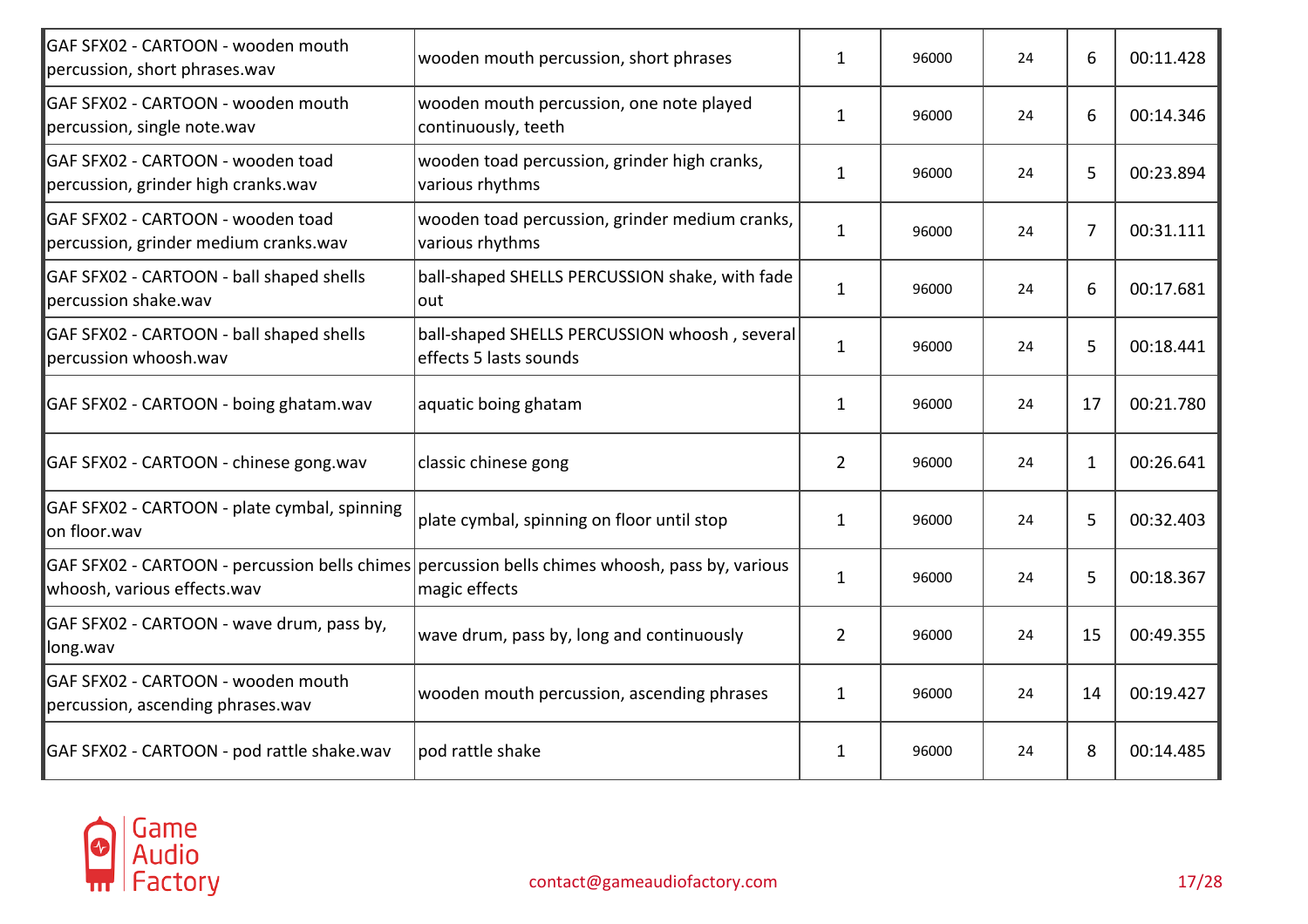| rattle TOY shake, maracas                                                 | 1              | 96000 | 24 | 8              | 00:08.441 |
|---------------------------------------------------------------------------|----------------|-------|----|----------------|-----------|
| GAF SFX02 - CARTOON - shell shaker, shake.wav   small shell shaker, shake | $\overline{2}$ | 96000 | 24 | 6              | 00:17.844 |
| small shell shaker, shake, whoosh                                         | $\overline{2}$ | 96000 | 24 | $\mathbf{1}$   | 00:29.800 |
| maracas rattle shake, medium, rattlesnake                                 | $\mathbf{1}$   | 96000 | 24 | 5              | 00:13.046 |
| maracas rattle shake, fine marbles                                        | $\mathbf{1}$   | 96000 | 24 | $\mathbf{1}$   | 00:39.446 |
| maracas rattle shake, high                                                | $\mathbf{1}$   | 96000 | 24 | 5              | 00:22.439 |
| small shell shaker, fast whoosh                                           | $\overline{2}$ | 96000 | 24 | 11             | 00:15.304 |
| thunder box, long whoosh                                                  | $\overline{2}$ | 96000 | 24 | 3              | 01:01.929 |
| thunder box with particles, bass whoosh                                   | $\mathbf{1}$   | 96000 | 24 | 6              | 00:47.890 |
| thunder box with particles, continuous                                    | 1              | 96000 | 24 | 1              | 00:40.386 |
|                                                                           | $\mathbf{1}$   | 96000 | 24 | $\mathbf 0$    | 01:35.871 |
|                                                                           | $\mathbf{1}$   | 96000 | 24 | $\mathbf 0$    | 02:28.394 |
| squeaks with medium bottle POP                                            | 1              | 96000 | 24 | $\overline{7}$ | 00:07.807 |
|                                                                           |                |       |    |                |           |

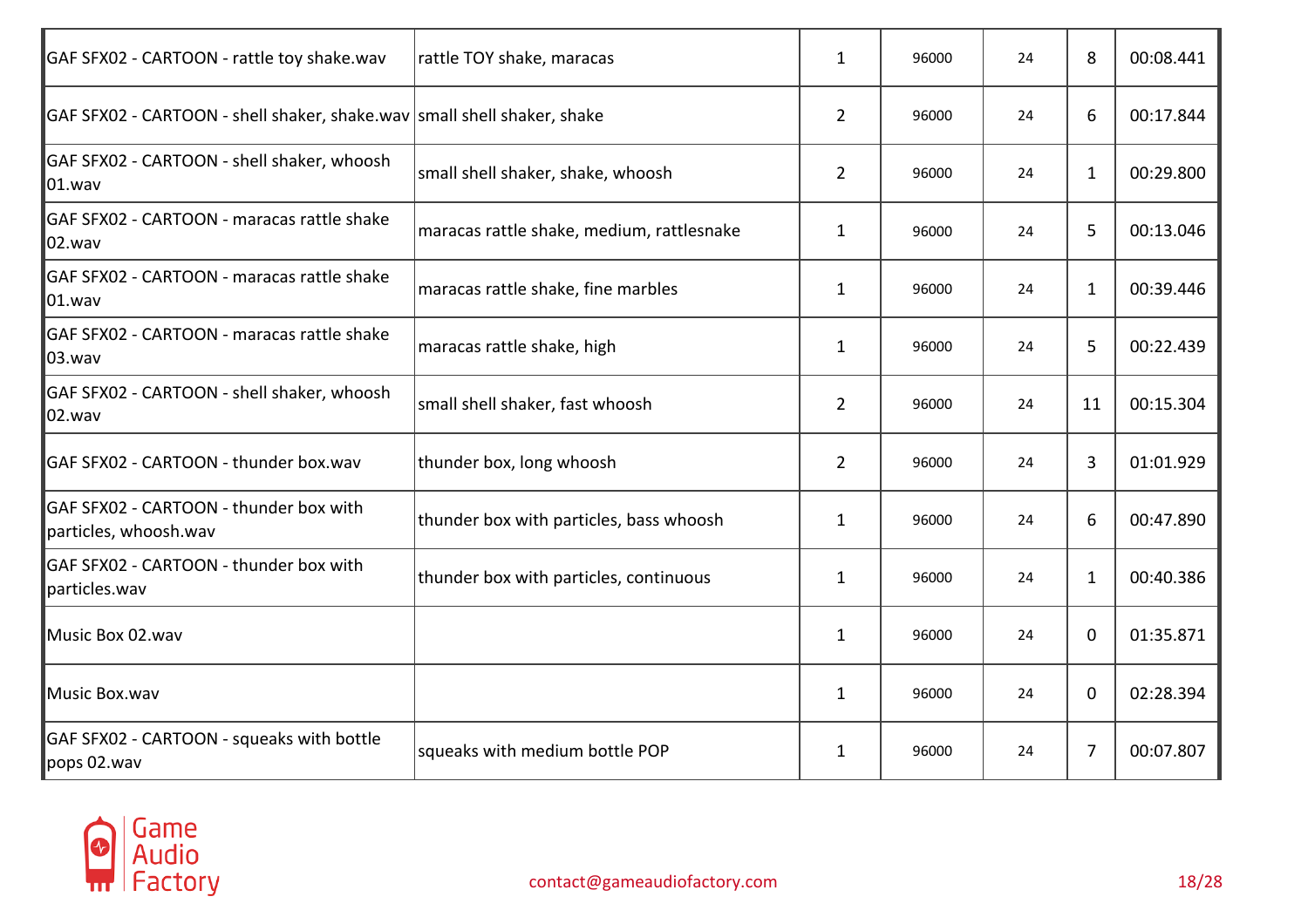| GAF SFX02 - CARTOON - bottle pops with<br>liquid.wav                        | bottle POPS with liquid       | 1            | 96000 | 24 | $\overline{7}$ | 00:11.946 |
|-----------------------------------------------------------------------------|-------------------------------|--------------|-------|----|----------------|-----------|
| GAF SFX02 - CARTOON - squeaks with bottle<br>pops 01.wav                    | squeaks with large bottle POP | $\mathbf{1}$ | 96000 | 24 | $\overline{2}$ | 00:20.467 |
| GAF SFX02 - CARTOON - slide whistle twang up<br>llow.wav                    |                               | $\mathbf{1}$ | 96000 | 24 | 3              | 00:27.891 |
| GAF SFX02 - CARTOON - slide whistle pitchbend<br>down to up long.wav        |                               | $\mathbf{1}$ | 96000 | 24 | $\mathbf{1}$   | 00:21.254 |
| GAF SFX02 - CARTOON - slide whistle pitchbend<br>from down to up medium.wav |                               | $\mathbf{1}$ | 96000 | 24 | 5              | 00:07.715 |
| GAF SFX02 - CARTOON - slide whistle pitchbend<br>slide fall up to down.wav  |                               | $\mathbf{1}$ | 96000 | 24 | $\overline{2}$ | 00:05.276 |
| GAF SFX02 - CARTOON - slide whistle pitchbend<br>up medium.wav              |                               | $\mathbf{1}$ | 96000 | 24 | $\overline{7}$ | 00:04.989 |
| GAF SFX02 - CARTOON - slide whistle twang fall<br>ldown.wav                 |                               | $\mathbf{1}$ | 96000 | 24 | $\mathbf{1}$   | 00:16.477 |
| GAF SFX02 - CARTOON - slide whistle twang up<br>high.wav                    |                               | $\mathbf{1}$ | 96000 | 24 | 6              | 00:06.234 |
| GAF SFX02 - CARTOON - slide whistle twang<br>vibrate fast.wav               |                               | $\mathbf{1}$ | 96000 | 24 | 5              | 00:13.763 |
| GAF SFX02 - CARTOON - slide whistle pitchbend<br>down long.wav              |                               | $\mathbf{1}$ | 96000 | 24 | 10             | 00:18.687 |
| GAF SFX02 - CARTOON - slide whistle pitchbend<br>ldown medium.wav           |                               | $\mathbf{1}$ | 96000 | 24 | 10             | 00:07.264 |
| GAF SFX02 - CARTOON - slide whistle pitchbend<br>down short hard fast.wav   |                               | $\mathbf{1}$ | 96000 | 24 | 7              | 00:06.985 |

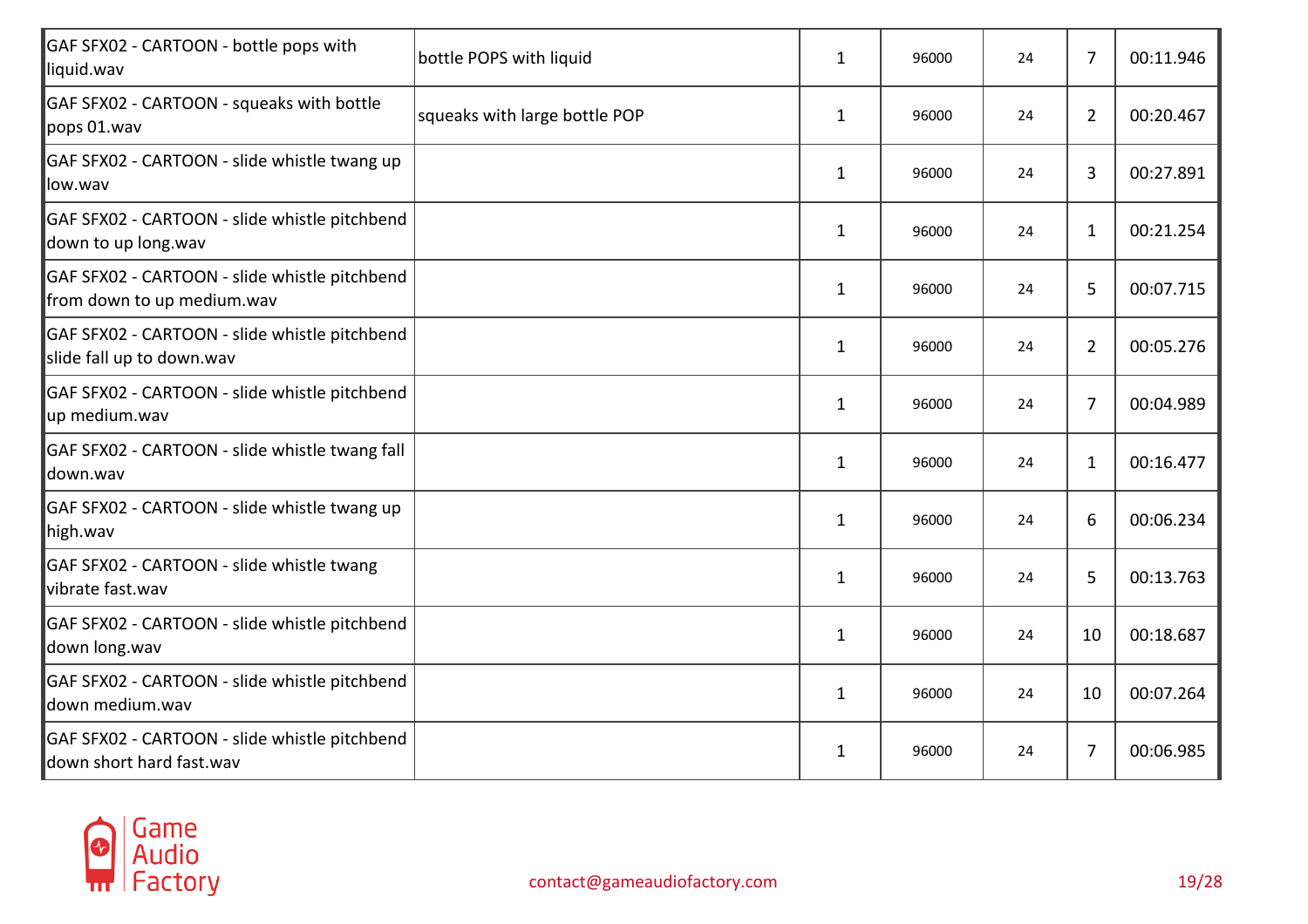| GAF SFX02 - CARTOON - slide whistle pitchbend<br>from down to up short.wav            |                                                                       | $\mathbf{1}$   | 96000 | 24 | $\mathbf{1}$   | 00:01.073 |
|---------------------------------------------------------------------------------------|-----------------------------------------------------------------------|----------------|-------|----|----------------|-----------|
| GAF SFX02 - CARTOON - slide whistle pitchbend<br>down short slow.wav                  |                                                                       | $\mathbf{1}$   | 96000 | 24 | $\overline{2}$ | 00:11.993 |
| GAF SFX02 - CARTOON - slide whistle pitchbend<br>up short.wav                         |                                                                       | $\mathbf{1}$   | 96000 | 24 | $\mathbf{1}$   | 00:03.505 |
| GAF SFX02 - CARTOON - sucker, little, wet<br>suctions.wav                             | sucker, little, wet suctions, fart wet pops                           | $\mathbf{1}$   | 96000 | 24 | 8              | 00:22.914 |
| GAF SFX02 - CARTOON - sucker, multiple<br>lsuctions.wav                               | sucker, multiple pumping suctions, pop                                | $\mathbf{1}$   | 96000 | 24 | 6              | 00:27.576 |
| GAF SFX02 - CARTOON - sucker, splats, suction<br>in water, muddy and fine bubbles.wav | sucker, splats, suction in water, muddy and fine<br>bubbles           | $\mathbf{1}$   | 96000 | 24 | 3              | 00:35.827 |
| GAF SFX02 - CARTOON - sucker, dry pops.wav                                            | sucker, dry little pops                                               | 1              | 96000 | 24 | 7              | 00:07.545 |
| GAF SFX02 - CARTOON - sucker, little, airy<br>suctions .wav                           | sucker, little airy suctions, wet squishes                            | $\mathbf{1}$   | 96000 | 24 | 6              | 00:12.497 |
| GAF SFX02 - CARTOON - sucker, wet pops.wav                                            | sucker, short wet pops                                                | $\mathbf{1}$   | 96000 | 24 | $\overline{2}$ | 00:13.762 |
| GAF SFX02 - CARTOON - sucker, long wet<br>suctions, pops.wav                          | sucker, long wet suctions, pops                                       | $\mathbf{1}$   | 96000 | 24 | 6              | 00:16.684 |
| GAF SFX02 - CARTOON - synth boings Juno,<br>short.wav                                 | VINTAGE SYNTHESIZER Roland Alpha Juno 2<br>boings short               | $\overline{2}$ | 96000 | 24 | 3              | 00:08.222 |
| GAF SFX02 - CARTOON - synth bonus win,<br>ascending, brief.wav                        | VINTAGE SYNTHESIZER Roland JX-3P bonus win<br>magical ascending brief | $\mathbf{1}$   | 96000 | 24 | $\mathbf{1}$   | 00:03.763 |
| GAF SFX02 - CARTOON - synth cat meow.wav                                              | VINTAGE SYNTHESIZER Roland JX-3P cat meow                             | $\mathbf{1}$   | 96000 | 24 | $\mathbf{1}$   | 00:14.121 |

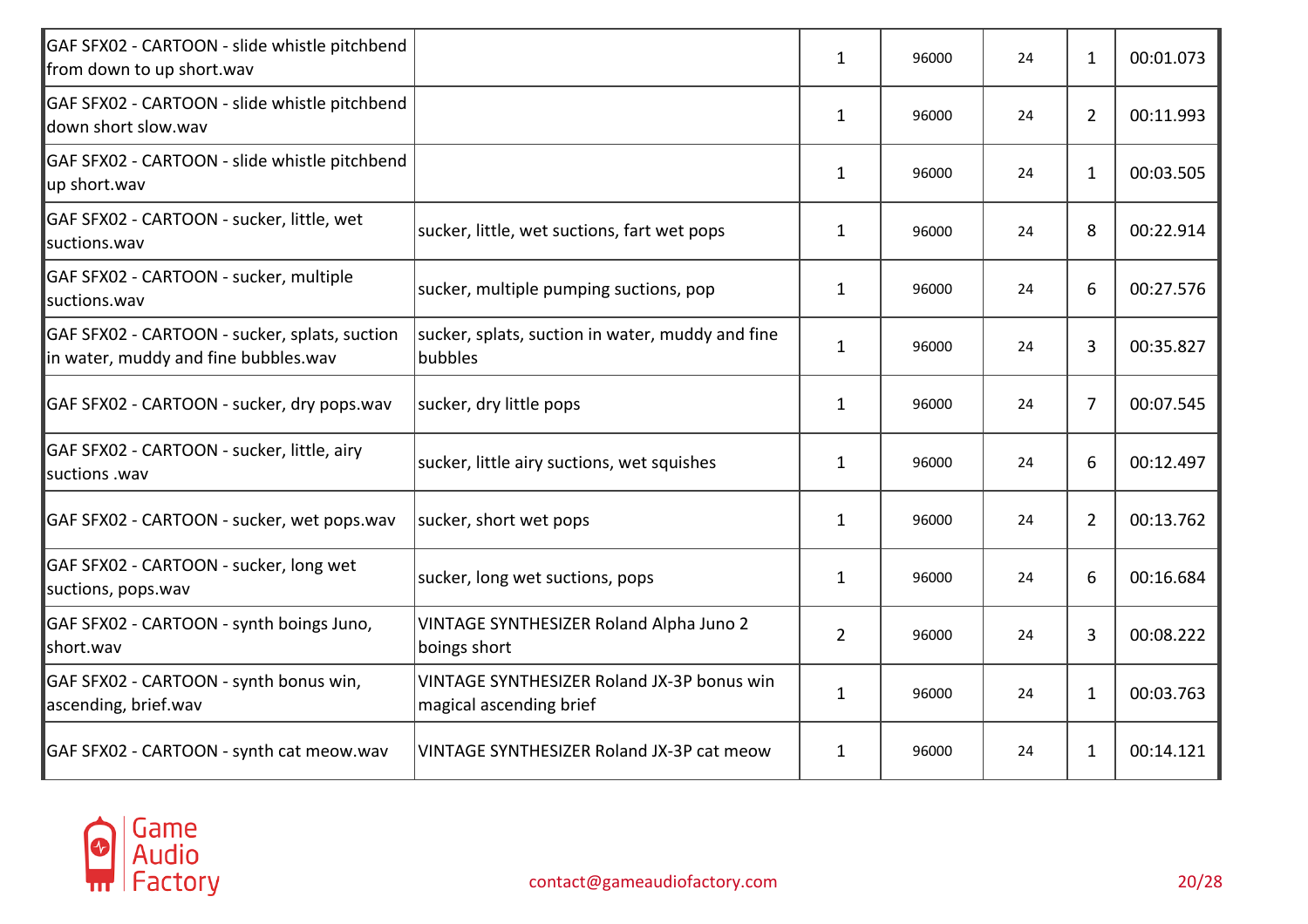| GAF SFX02 - CARTOON - synth crazy computer<br>sweep down, up.wav                   | VINTAGE SYNTHESIZER Dave Smith Poly Evolver<br>sweep fall crazy computer                  | $\mathbf{1}$   | 96000 | 24 | 16             | 00:53.153 |
|------------------------------------------------------------------------------------|-------------------------------------------------------------------------------------------|----------------|-------|----|----------------|-----------|
| GAF SFX02 - CARTOON - synth electronic<br>impact, various bip, stupid computer.wav | VINTAGE SYNTHESIZER Waldorf Microwave,<br>electronic impact, various bip, stupid computer | $\mathbf{1}$   | 96000 | 24 | $\overline{7}$ | 00:16.875 |
| GAF SFX02 - CARTOON - synth falling down,<br>descending.wav                        | VINTAGE SYNTHESIZER Roland Alpha Juno 2<br>falling down                                   | $\mathbf{1}$   | 96000 | 24 | 19             | 00:33.189 |
| GAF SFX02 - CARTOON - synth fast squeaks.wav                                       | VINTAGE SYNTHESIZER Roland JX-3P fast squeaks                                             | $\mathbf{1}$   | 96000 | 24 | 6              | 00:22.292 |
| GAF SFX02 - CARTOON - synth flop loose.wav                                         | VINTAGE SYNTHESIZER Roland MKS 80 flop loose                                              | $\mathbf{1}$   | 96000 | 24 | 4              | 00:09.654 |
| GAF SFX02 - CARTOON - synth laser beams.wav                                        | VINTAGE SYNTHESIZER Roland JX-3P laser beams                                              | $2^{\circ}$    | 96000 | 24 | $\mathbf{1}$   | 00:12.802 |
| GAF SFX02 - CARTOON - synth little bird<br>reactions.wav                           | <b>VINTAGE SYNTHESIZER Sequential Circuits</b><br>Prophet 600 little bird reactions       | $\mathbf{1}$   | 96000 | 24 | 5              | 00:09.339 |
| GAF SFX02 - CARTOON - synth long chopper<br>warble.wav                             | VINTAGE SYNTHESIZER Roland Alpha Juno 2 long<br>chopper warble                            | $\overline{2}$ | 96000 | 24 | 5              | 00:13.842 |
| GAF SFX02 - CARTOON - synth long magical<br>warble.wav                             | <b>VINTAGE SYNTHESIZER Sequential Circuits</b><br>Prophet 600 long magical warble         | $\mathbf{1}$   | 96000 | 24 | 4              | 00:16.333 |
| GAF SFX02 - CARTOON - synth long sci-fi power<br>down 01.wav                       | SYNTHESIZER S-LAYER long sci-fi power down                                                | $\overline{2}$ | 96000 | 24 | 4              | 00:06.885 |
| GAF SFX02 - CARTOON - synth long sweep<br>reactions.wav                            | VINTAGE SYNTHESIZER Roland JX-3P dull flop<br>reactions long warble sweeps                | $\mathbf{1}$   | 96000 | 24 | 1              | 00:09.798 |
| GAF SFX02 - CARTOON - synth long sweep, fall,<br>warble down.wav                   | VINTAGE SYNTHESIZER Roland JX-3P long sweep<br>warble down fall                           | $\overline{2}$ | 96000 | 24 | 6              | 00:25.903 |
| GAF SFX02 - CARTOON - synth long sweep,<br>warble flat.wav                         | VINTAGE SYNTHESIZER Roland JX-3P long sweep<br>warble flat square Ifo                     | $2^{\circ}$    | 96000 | 24 | 3              | 00:13.869 |
|                                                                                    |                                                                                           |                |       |    |                |           |

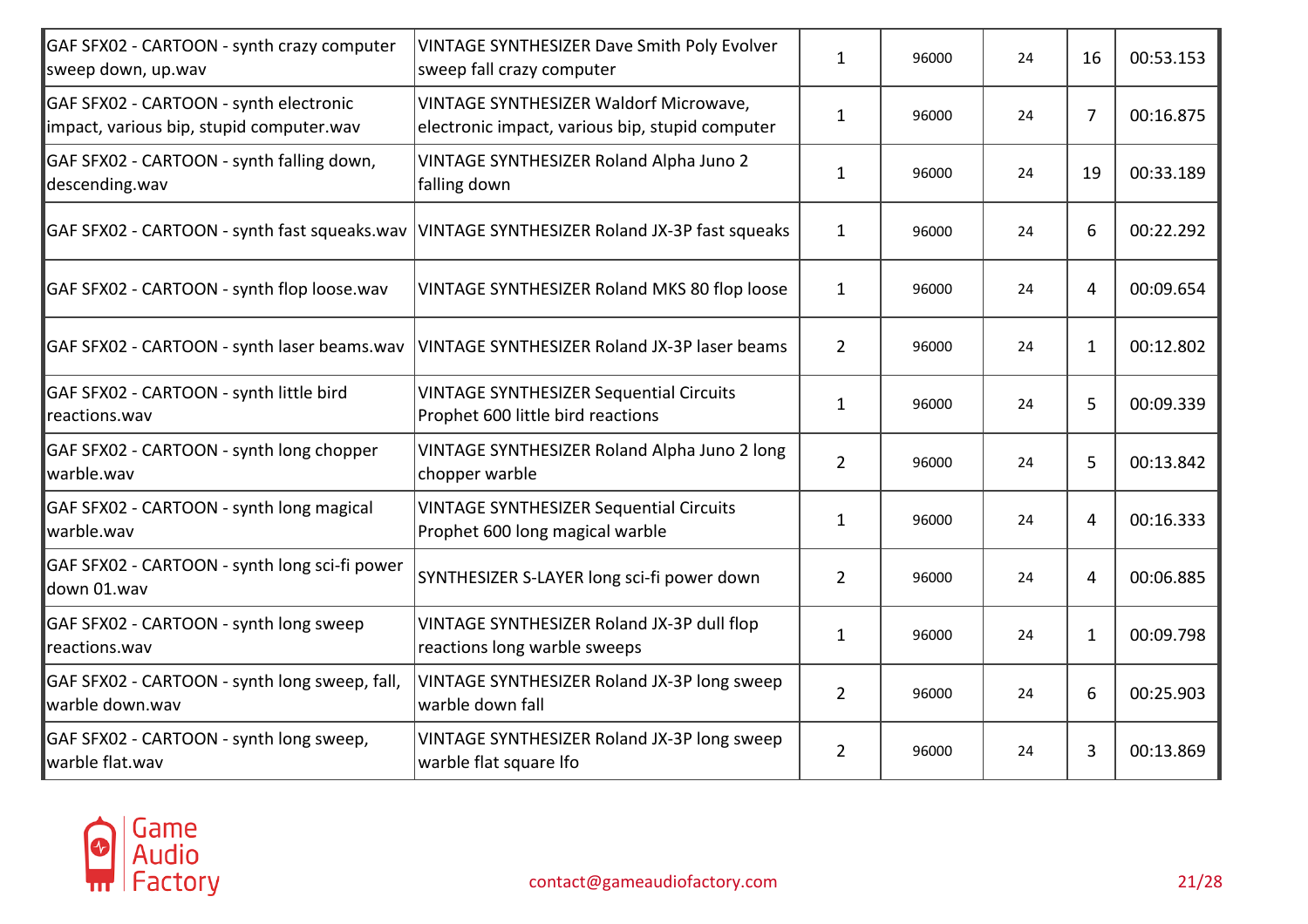| VINTAGE SYNTHESIZER Roland JX-3P long sweep<br>warble up square Ifo             | $\overline{2}$ | 96000 | 24 | 3  | 00:15.386 |
|---------------------------------------------------------------------------------|----------------|-------|----|----|-----------|
| VINTAGE SYNTHESIZER Dave Smith Poly Evolver<br>long warble flat                 | $\mathbf{1}$   | 96000 | 24 | 8  | 00:18.134 |
| VINTAGE SYNTHESIZER Roland JX-3P loose game<br>over                             | 1              | 96000 | 24 | 3  | 00:07.693 |
| <b>VINTAGE SYNTHESIZER Sequential Circuits</b><br>Prophet 600 power down warble | $\mathbf{1}$   | 96000 | 24 | 9  | 00:10.025 |
| VINTAGE SYNTHESIZER Roland JX-3P power down<br>warble                           | $\mathbf{1}$   | 96000 | 24 | 9  | 00:08.986 |
| <b>VINTAGE SYNTHESIZER Roland JX-3P reactions</b><br>loose long descending      | $\mathbf{1}$   | 96000 | 24 | 8  | 00:13.415 |
| <b>VINTAGE SYNTHESIZER Roland MKS 80 dull</b><br>reaction sweep short brief     | $\mathbf{1}$   | 96000 | 24 | 2  | 00:02.168 |
| VINTAGE SYNTHESIZER Roland Alpha Juno 2 short<br>zip up down                    | $\overline{2}$ | 96000 | 24 | 2  | 00:13.741 |
| VINTAGE SYNTHESIZER Roland JX-3P stupid boing<br>reactions                      | $\mathbf{1}$   | 96000 | 24 | 1  | 00:02.580 |
| VINTAGE SYNTHESIZER Roland Alpha Juno 2<br>sweep whistle down fall              | $\overline{2}$ | 96000 | 24 | 13 | 00:09.440 |
| VINTAGE SYNTHESIZER Roland Alpha Juno 2<br>sweep whistle up fall                | $\overline{2}$ | 96000 | 24 | 11 | 00:09.030 |
| VINTAGE SYNTHESIZER Dave Smith Poly Evolver,<br>thick fart                      | $\mathbf{1}$   | 96000 | 24 | 1  | 00:29.080 |
| <b>VINTAGE SYNTHESIZER Roland MKS 70 transition</b><br>whoosh                   | $\overline{2}$ | 96000 | 24 | 6  | 00:08.511 |
|                                                                                 |                |       |    |    |           |

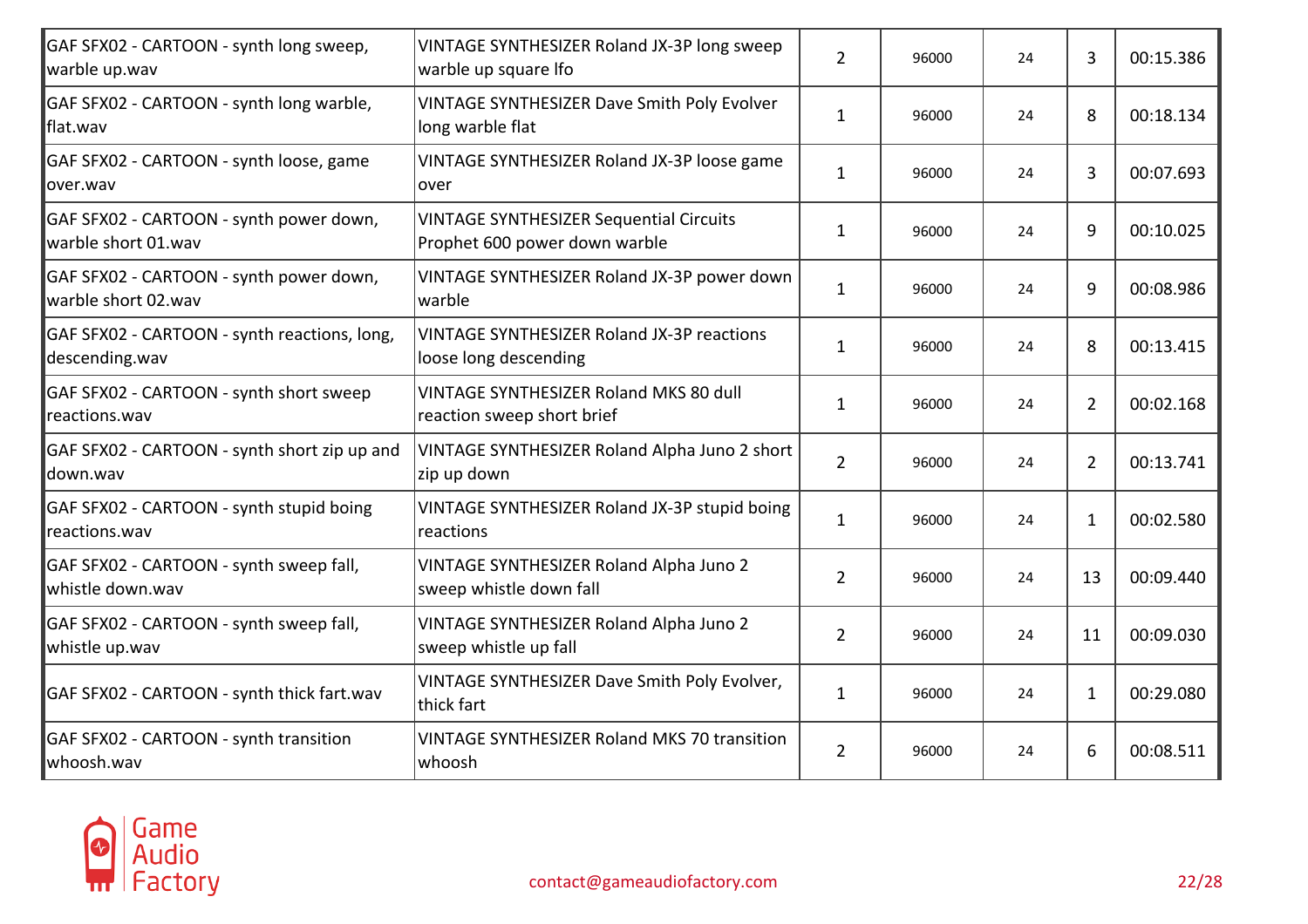| GAF SFX02 - CARTOON - synth triangle<br>sweep.wav                        | VINTAGE SYNTHESIZER Waldorf Microwave, short<br>triangle sweeps                                                                    | $\mathbf{1}$   | 96000 | 24 | 7              | 00:06.416 |
|--------------------------------------------------------------------------|------------------------------------------------------------------------------------------------------------------------------------|----------------|-------|----|----------------|-----------|
| GAF SFX02 - CARTOON - synth zip reactions,<br>descending.wav             | <b>VINTAGE SYNTHESIZER Sequential Circuits</b><br>Prophet 600 zip reactions descending                                             | $\mathbf{1}$   | 96000 | 24 | 6              | 00:13.907 |
| GAF SFX02 - CARTOON - synth zip reactions,<br>questioning, ascending.wav | <b>VINTAGE SYNTHESIZER Sequential Circuits</b><br>Prophet 600 zip reactions questioning ascending                                  | $\mathbf{1}$   | 96000 | 24 | 4              | 00:24.361 |
| GAF SFX02 - CARTOON - synth, alarm, warbling<br>siren, arcade 01.wav     | <b>VINTAGE SYNTHESIZER Sequential Circuits</b><br>Prophet 600, alarm, warbling siren, arcade                                       | $\mathbf{1}$   | 96000 | 24 | 9              | 00:27.985 |
| GAF SFX02 - CARTOON - synth, alarm, warbling<br>siren, arcade 02.wav     | <b>VINTAGE SYNTHESIZER Sequential Circuits</b><br>Prophet 600, alarm, warbling siren, arcade                                       | $\mathbf{1}$   | 96000 | 24 | $\overline{7}$ | 00:14.066 |
| descending warble.wav                                                    | GAF SFX02 - CARTOON - synth, crystal note with VINTAGE SYNTHESIZER Dave Smith Poly Evolver,<br>crystal note with descending warble | $\mathbf{1}$   | 96000 | 24 | $\overline{2}$ | 00:20.061 |
| GAF SFX02 - CARTOON - synth, laser shots, zip<br>with air.wav            | VINTAGE SYNTHESIZER Dave Smith Poly Evolver,<br>laser shots, zip with air                                                          | $\mathbf{1}$   | 96000 | 24 | 1              | 00:06.449 |
| GAF SFX02 - CARTOON - synth, three laser<br>shots.wav                    | VINTAGE SYNTHESIZER Dave Smith Poly Evolver,<br>three laser shots, power down                                                      | $\mathbf{1}$   | 96000 | 24 | $\mathbf{1}$   | 00:02.925 |
| GAF SFX02 - CARTOON - synth boings Juno,<br>long.wav                     | VINTAGE SYNTHESIZER Roland Juno60 boings long<br>square wave                                                                       | $\mathbf{1}$   | 96000 | 24 | 13             | 00:09.367 |
| GAF SFX02 - CARTOON - synth bonus win,<br>ascending 02.wav               | VINTAGE SYNTHESIZER Roland JX-3P bonus win<br>magical ascending                                                                    | $\mathbf{1}$   | 96000 | 24 | 8              | 00:08.278 |
| GAF SFX02 - CARTOON - synth crazy computer<br>beeps.wav                  | VINTAGE SYNTHESIZER Roland JX-3P computer<br>crazy beeps                                                                           | $\overline{2}$ | 96000 | 24 | 5              | 00:28.423 |
| GAF SFX02 - CARTOON - synth short magical<br>warble .wav                 | <b>VINTAGE SYNTHESIZER Sequential Circuits</b><br>Prophet 600 short magical warble                                                 | $\mathbf{1}$   | 96000 | 24 | $\mathbf{1}$   | 00:13.253 |
| GAF SFX02 - CARTOON - synth boing reactions,<br>short.wav                | VINTAGE SYNTHESIZER Roland JX-3P reactions<br>boing short ascending and descending                                                 | $\mathbf{1}$   | 96000 | 24 | 11             | 00:09.230 |

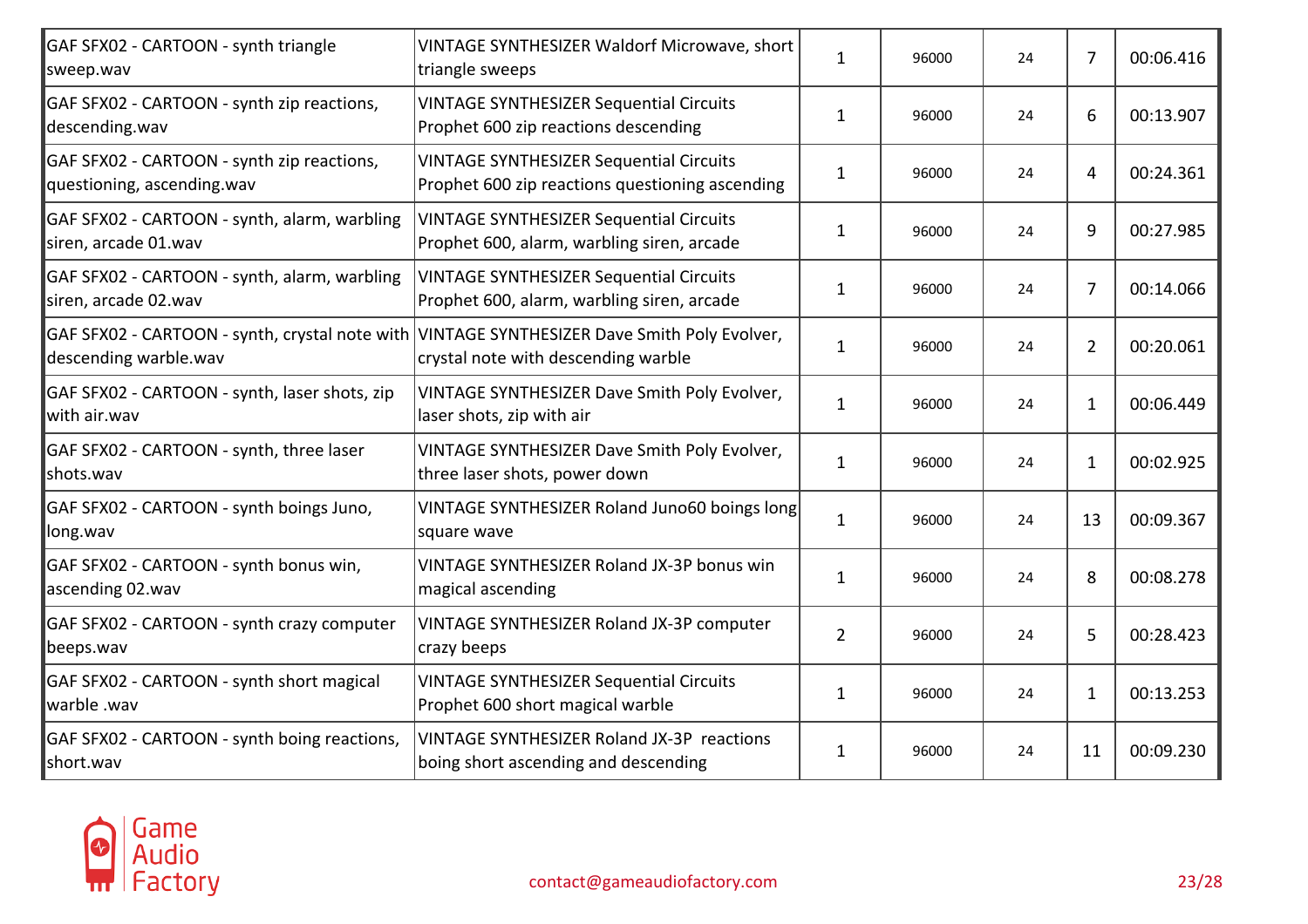| GAF SFX02 - CARTOON - synth bonus win,                                                          | VINTAGE SYNTHESIZER Roland JX-3P bonus win                                                       | $\mathbf{1}$   | 96000 | 24 | 13 | 00:07.445 |
|-------------------------------------------------------------------------------------------------|--------------------------------------------------------------------------------------------------|----------------|-------|----|----|-----------|
| ascending 01.wav                                                                                | magical ascending                                                                                |                |       |    |    |           |
| GAF SFX02 - CARTOON - synth computer<br>lmeow.wav                                               | VINTAGE SYNTHESIZER Waldorf Microwave, short<br>computer meow                                    | $\mathbf{1}$   | 96000 | 24 | 6  | 00:07.759 |
| GAF SFX02 - CARTOON - synth glitter<br>transition.wav                                           | VINTAGE SYNTHESIZER Roland MKS 70 glitter<br>transition                                          | $\overline{2}$ | 96000 | 24 | 9  | 00:07.690 |
| GAF SFX02 - CARTOON - synth long sci-fi power<br>down 02.wav                                    | SYNTHESIZER S-LAYER long sci-fi power down                                                       | $\overline{2}$ | 96000 | 24 | 5  | 00:09.631 |
| GAF SFX02 - CARTOON - synth long zip,<br>electronic warble sweep.wav                            | <b>VINTAGE SYNTHESIZER Sequential Circuits</b><br>Prophet 600, long zip, electronic warble sweep | $\mathbf{1}$   | 96000 | 24 | 7  | 00:13.276 |
| GAF SFX02 - CARTOON - synth space door,<br>warble, power down, long.wav                         | <b>VINTAGE SYNTHESIZER Sequential Circuits</b><br>Prophet 600 space door warble power down       | $\mathbf{1}$   | 96000 | 24 | 1  | 00:20.743 |
| GAF SFX02 - CARTOON - synth wrong answer,<br>TV game, two tones.wav                             | VINTAGE SYNTHESIZER Roland MKS 80 wrong<br>answer TV game                                        | $\overline{2}$ | 96000 | 24 | 5  | 00:08.004 |
| GAF SFX02 - CARTOON - synth, magical<br>apparition.wav                                          | <b>VINTAGE SYNTHESIZER Sequential Circuits</b><br>Prophet 600, magical apparition                | $\mathbf{1}$   | 96000 | 24 | 10 | 00:17.793 |
| GAF SFX02 - CARTOON - timer chronometer,<br>light.wav                                           | timer chronometer, light sound, air mic only                                                     | $\mathbf{1}$   | 96000 | 24 | 7  | 00:30.000 |
| GAF SFX02 - CARTOON - timer click button, start<br>and stop.wav                                 | timer click button, start and stop                                                               | $\mathbf{1}$   | 96000 | 24 | 11 | 00:08.098 |
| GAF SFX02 - CARTOON - timer chronometer<br>close up, heavy.wav                                  | timer chronometer close up, heavy, detail, air mic<br>and contact mic                            | $\mathbf{1}$   | 96000 | 24 | 1  | 00:31.788 |
| GAF SFX02 - CARTOON - timer chronometer<br>inside, weighty.wav                                  | timer chronometer inside, weighty and fat,<br>contact mic only                                   | $\mathbf{1}$   | 96000 | 24 | 1  | 00:31.788 |
| GAF SFX02 - CARTOON - timer chronometer,<br>close up, mecanism, metal resonnance,<br>detail.wav | timer chronometer, close up, mecanism, metal<br>resonnance, detail, air mic only                 | $\mathbf{1}$   | 96000 | 24 | 4  | 00:31.788 |

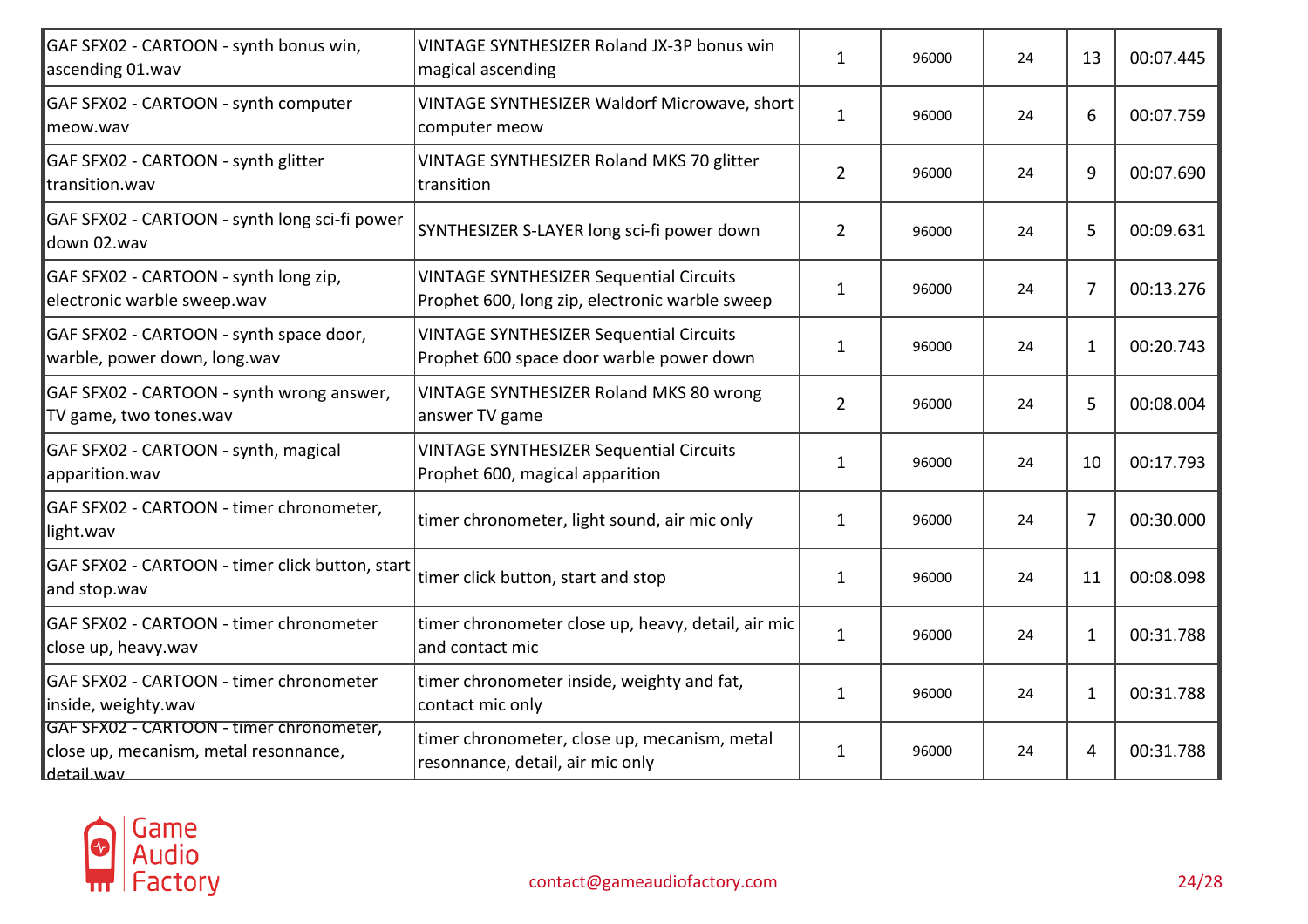| GAF SFX02 - CARTOON - timer chronometer,<br>precise and close.wav                                      | timer chronometer, precise and close, air mic and<br>contact mic | $\mathbf{1}$ | 96000 | 24 | 2              | 00:29.955 |
|--------------------------------------------------------------------------------------------------------|------------------------------------------------------------------|--------------|-------|----|----------------|-----------|
| GAF SFX02 - CARTOON - moo box.wav                                                                      | MOO box, loading box, various moo                                | $\mathbf{1}$ | 96000 | 24 | 12             | 00:58.575 |
| GAF SFX02 - CARTOON - rattle toy whoosh pass<br>by 01, various effects.wav                             | rattle TOY whoosh, pass by, magic effects                        | 1            | 96000 | 24 | $\mathbf{1}$   | 00:05.421 |
| GAF SFX02 - CARTOON - rattle toy whoosh pass<br>by 02.wav                                              | rattle TOY whoosh, pass by                                       | 1            | 96000 | 24 | 7              | 00:13.112 |
| GAF SFX02 - CARTOON - rattle toy whoosh pass<br>by 02, various effects.wav                             | rattle TOY whoosh, pass by, magic effects                        | $\mathbf{1}$ | 96000 | 24 | $\mathbf{1}$   | 00:11.499 |
| GAF SFX02 - CARTOON - toy squeaks 01.wav                                                               | toy squeaks, single and several bouncing                         | $\mathbf{1}$ | 96000 | 24 | 9              | 00:17.209 |
| GAF SFX02 - CARTOON - spinning top, load, little<br>gun.wav                                            | spinning top, load, little gun manipulation                      | $\mathbf{1}$ | 96000 | 24 | 7              | 00:20.309 |
| GAF SFX02 - CARTOON - toy squeaks 02.wav                                                               | toy squeaks, single and several bouncing, short<br>and brief     | $\mathbf{1}$ | 96000 | 24 | $\overline{2}$ | 00:08.587 |
| GAF SFX02 - CARTOON - toy squeaks 03.wav                                                               | toy squeaks, single and several bouncing,<br>plaintive           | $\mathbf{1}$ | 96000 | 24 | 3              | 00:21.270 |
| GAF SFX02 - CARTOON - toy squeaks, various<br>stupid.wav                                               | toy squeaks, stupid screams                                      | $\mathbf{1}$ | 96000 | 24 | $\mathbf{1}$   | 00:29.072 |
| GAF SFX02 - CARTOON - toy squeaks, wet,<br>drowning, squish.wav                                        | toy squeaks, wet, drowning on water, SQUISH                      | $\mathbf{1}$ | 96000 | 24 | 9              | 00:46.166 |
| GAF SFX02 - CARTOON - little mecanism and toy<br>servo 01.wav                                          | little mecanism and toy servo, hop                               | $\mathbf{1}$ | 96000 | 24 | $\overline{4}$ | 01:03.634 |
| GAF SFX02 - CARTOON - little mecanism and toy liittle mecanism and toy servo, wind up,<br>servo 02.wav | accelerate and stop                                              | $\mathbf{1}$ | 96000 | 24 | 6              | 00:46.761 |

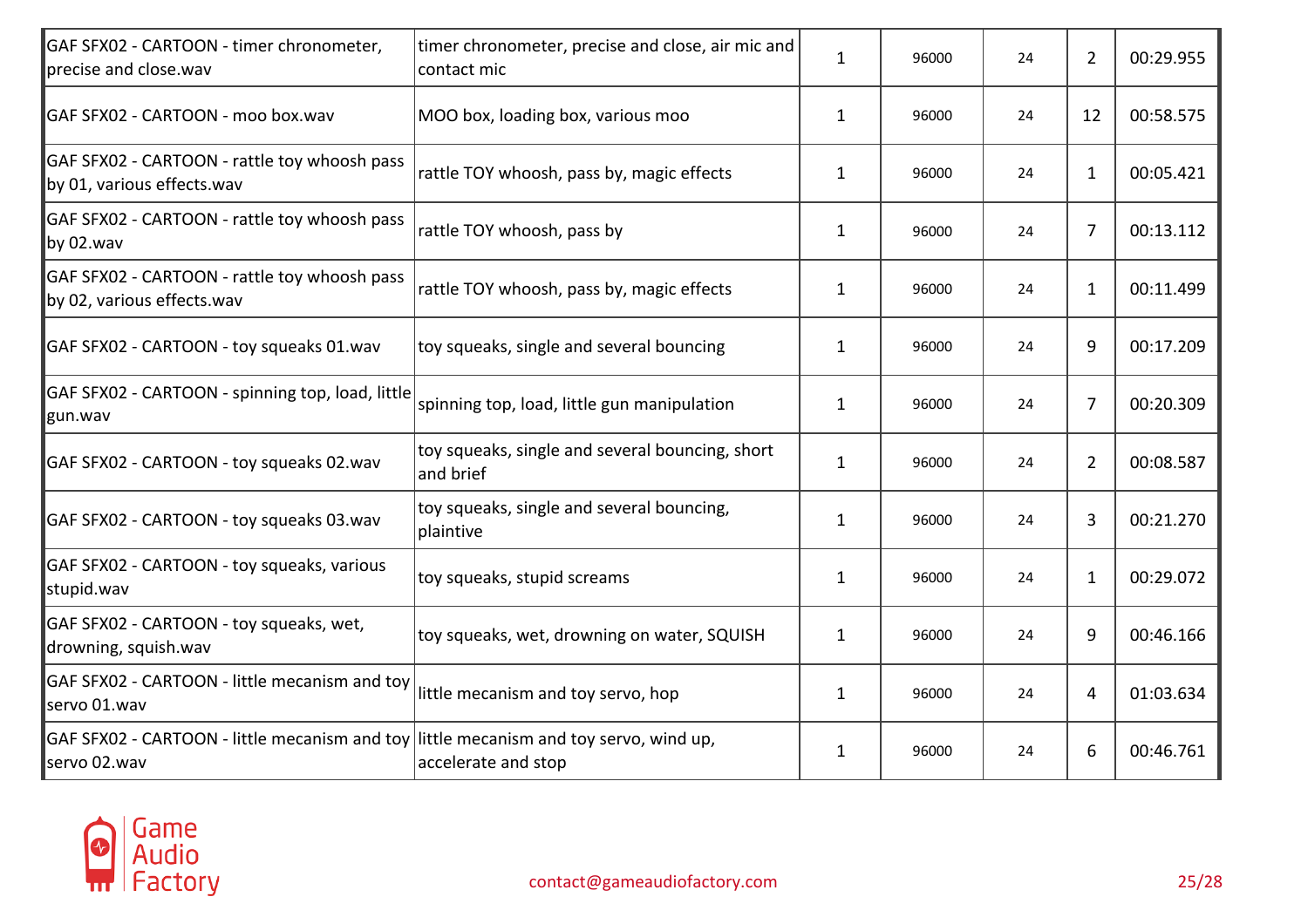| GAF SFX02 - CARTOON - rattle toy whoosh pass<br>by 01.wav                           | rattle TOY whoosh pass by, maracas                              | $\mathbf{1}$   | 96000 | 24 | 8  | 00:06.868 |
|-------------------------------------------------------------------------------------|-----------------------------------------------------------------|----------------|-------|----|----|-----------|
| GAF SFX02 - CARTOON - rattle toy and<br>servo.wav                                   | rattle TOY and servo, hop                                       | $\mathbf{1}$   | 96000 | 24 | 5  | 00:18.866 |
| GAF SFX02 - CARTOON - spinning top, long<br>sequences.wav                           | spinning top, load, sing, turn and stop                         | 1              | 96000 | 24 | 6  | 01:02.981 |
| GAF SFX02 - CARTOON - spinning top, short<br>sequences.wav                          | spinning top, load, turn and stop quickly                       | 1              | 96000 | 24 | 9  | 00:26.655 |
| GAF SFX02 - CARTOON - micro funny<br>bubbles.wav                                    | micro funny vocal BUBBLES, GARGLES                              | $\mathbf{1}$   | 96000 | 24 | 5  | 00:07.519 |
| GAF SFX02 - CARTOON - little water animal<br>strangled.wav                          | little water animal strangled, high GARGLES                     | $\mathbf{1}$   | 96000 | 24 | 9  | 00:02.794 |
| GAF SFX02 - CARTOON - stupid birds<br>ambience.wav                                  | stupid birds ambience, voice effect                             | $\overline{2}$ | 96000 | 24 | 9  | 00:25.592 |
| GAF SFX02 - CARTOON - monster breath.wav                                            | MONSTER breath, long exhalation, smooth growls                  | $\mathbf{1}$   | 96000 | 24 | 5  | 00:19.318 |
| GAF SFX02 - CARTOON - monster burp.wav                                              | monster smooth burps, GARGLES                                   | $\mathbf{1}$   | 96000 | 24 | 5  | 00:11.519 |
| GAF SFX02 - CARTOON - underwater bubble<br>monster.wav                              | underwater bubble monster, growls, gargles                      | $\mathbf{1}$   | 96000 | 24 | 4  | 00:29.059 |
| GAF SFX02 - CARTOON - cool water<br>monster.wav                                     | cool water MONSTER, GARGLES                                     | $\mathbf{1}$   | 96000 | 24 | 3  | 00:20.560 |
| GAF SFX02 - CARTOON - gargles, various water<br>bubbles, small, medium, biggest.wav | water bubbles, gargles, small, medium, biggest,<br>voice effect | $\mathbf{1}$   | 96000 | 24 | 6  | 00:53.590 |
| GAF SFX02 - CARTOON - lazy water<br>monster.wav                                     | lazy water MONSTER, low GARGLES                                 | 1              | 96000 | 24 | 16 | 00:17.123 |

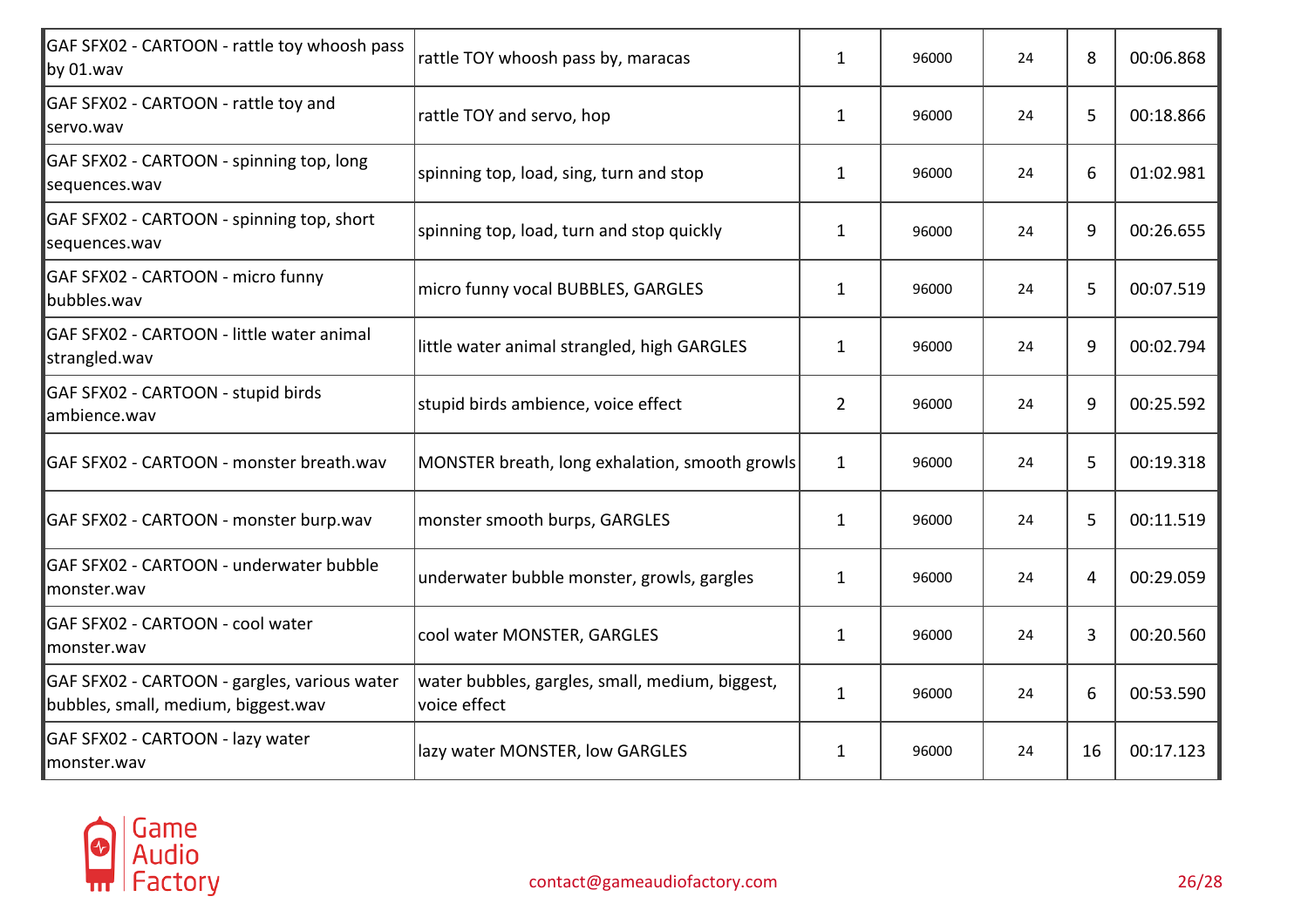| GAF SFX02 - CARTOON - man drinks,<br>deglutition.wav                               | man drinks, DEGLUTITION, walla                                      | $\mathbf{1}$ | 96000 | 24 | 6  | 00:04.962 |
|------------------------------------------------------------------------------------|---------------------------------------------------------------------|--------------|-------|----|----|-----------|
| GAF SFX02 - CARTOON - man strangled, throaty<br>sound, burp.wav                    | man strangled, throaty sound, burp                                  | $\mathbf{1}$ | 96000 | 24 | 6  | 00:10.729 |
| GAF SFX02 - CARTOON - male voice effect with<br>thunder box, monster in cavern.wav | male throaty sound in thunder box, monster in<br>cavern             | $\mathbf{1}$ | 96000 | 24 | 5  | 00:24.882 |
| GAF SFX02 - CARTOON - simple minded<br>Imonster.wav                                | simple minded MONSTER, cool moo                                     | $\mathbf{1}$ | 96000 | 24 | 4  | 00:44.241 |
| GAF SFX02 - CARTOON - stupid small<br>animal.wav                                   | stupid small animal, voice effect                                   | 1            | 96000 | 24 | 3  | 00:18.303 |
| <b>GAF SFX02 - CARTOON - underwater monster</b><br>snoring or purring.wav          | underwater monster snoring or purring                               | $\mathbf{1}$ | 96000 | 24 | 3  | 00:29.363 |
| GAF SFX02 - CARTOON - marbled whistle, short,<br>zip up and down.wav               | marbled whistle, short, zip up and down, the last<br>4 with effects | $\mathbf{1}$ | 96000 | 24 | 9  | 00:09.771 |
| GAF SFX02 - CARTOON - whistle, multiple, zip<br>up very high and down.wav          | whistle, loading, zip up and down, falling very far                 | $\mathbf{1}$ | 96000 | 24 | 4  | 00:27.149 |
| GAF SFX02 - CARTOON - party horn.wav                                               | party HORN, short, long, multiple                                   | $\mathbf{1}$ | 96000 | 24 | 6  | 00:25.503 |
| GAF SFX02 - CARTOON - whistle, short, zip up<br>land down.wav                      | whistle, various zip, short and long                                | $\mathbf{1}$ | 96000 | 24 | 6  | 00:26.475 |
| GAF SFX02 - CARTOON - marbled whistle, drills<br>sounds.wav                        | marbled whistle, drills sounds                                      | $\mathbf{1}$ | 96000 | 24 | 13 | 00:37.183 |
| GAF SFX02 - CARTOON - marbled whistle, long,<br>zip up and down.wav                | marbled whistle, long, zip up and down                              | $\mathbf{1}$ | 96000 | 24 | 4  | 00:09.475 |
| GAF SFX02 - CARTOON - marbled whistle,<br>multiple, modulated, up and down.wav     | marbled whistle, multiple, modulated, up and<br>down                | $\mathbf{1}$ | 96000 | 24 | 3  | 00:18.696 |